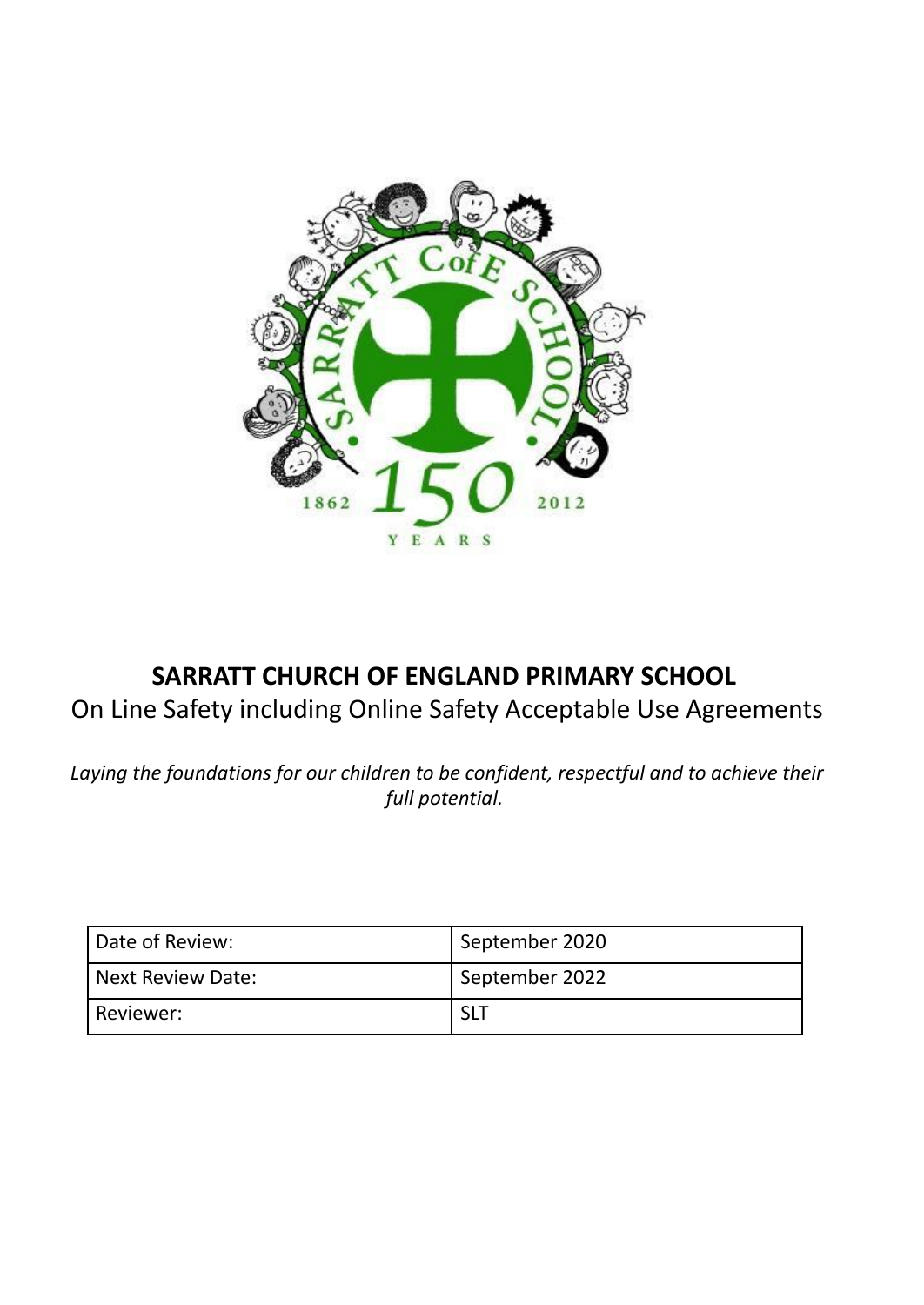# **Contents**

| 1. | Introduction                                                                                              | 1                       |
|----|-----------------------------------------------------------------------------------------------------------|-------------------------|
| 2. | Responsibilities                                                                                          | 1                       |
| 3. | Scope of policy                                                                                           | $\mathbf 1$             |
| 4. | Policy and procedure                                                                                      | $\overline{2}$          |
|    | Use of email                                                                                              | $\overline{2}$          |
|    | Visiting online sites and downloading                                                                     | $\overline{2}$          |
|    | Storage of Images                                                                                         | $\overline{\mathbf{4}}$ |
|    | Use of personal mobile devices (including phones)                                                         | 4                       |
|    | New technological devices                                                                                 | 5                       |
|    | Reporting incidents, abuse and inappropriate material                                                     | 5                       |
| 5. | Curriculum                                                                                                | 5                       |
| 6. | <b>Staff and Governor Training</b>                                                                        | 6                       |
| 7. | Working in Partnership with Parents/Carers                                                                | 6                       |
| 8. | Records, monitoring and review                                                                            | $\overline{7}$          |
| 9. | Appendices of the Online Safety Policy                                                                    | $\overline{7}$          |
|    | Appendix A -Online Safety Acceptable Use Agreement - Staff, Governors, student teachers                   | 8                       |
|    | Appendix B - Online Safety Acceptable Use Agreement - Peripatetic teachers/coaches and supply<br>teachers | 11                      |
|    | Appendix C - Requirements for visitors, volunteers and parent/carer helpers                               | 14                      |
|    | Appendix D - Online Safety Acceptable Use Agreement Primary Pupils                                        | 15                      |
|    | Appendix E - Online Safety Acceptable Use Agreement Secondary Pupils                                      | 17                      |
|    | Appendix F - Online safety policy guide - Summary of key parent/carer responsibilities                    | 19                      |
|    | Appendix G - Guidance on the process for responding to cyberbullying incidents                            | 20                      |
|    | Appendix H - Guidance for staff on preventing and responding to negative comments on social<br>media      | 21                      |
|    | Appendix I - Online safety incident reporting form                                                        | 23                      |
|    | Appendix J - Online safety incident record                                                                | 25                      |
|    | Appendix K - Online safety incident log                                                                   | 27                      |
|    | Appendix L - Safeguarding and remote education during coronavirus (COVID-19)                              | .28                     |

# <span id="page-1-0"></span>**1. Introduction**

Sarratt CE Primary School recognises that internet, mobile and digital technologies provide positive opportunities for children and young people to learn, socialise and play but they also need to understand the challenges and risks. The digital world is an amazing place, but with few rules. It is vast and fast moving and young people's future economic success may be partly dependent on their online skills and reputation. We are, therefore, committed to ensuring that **all** pupils, staff and governors will be supported to use internet, mobile and digital technologies safely. This is part of our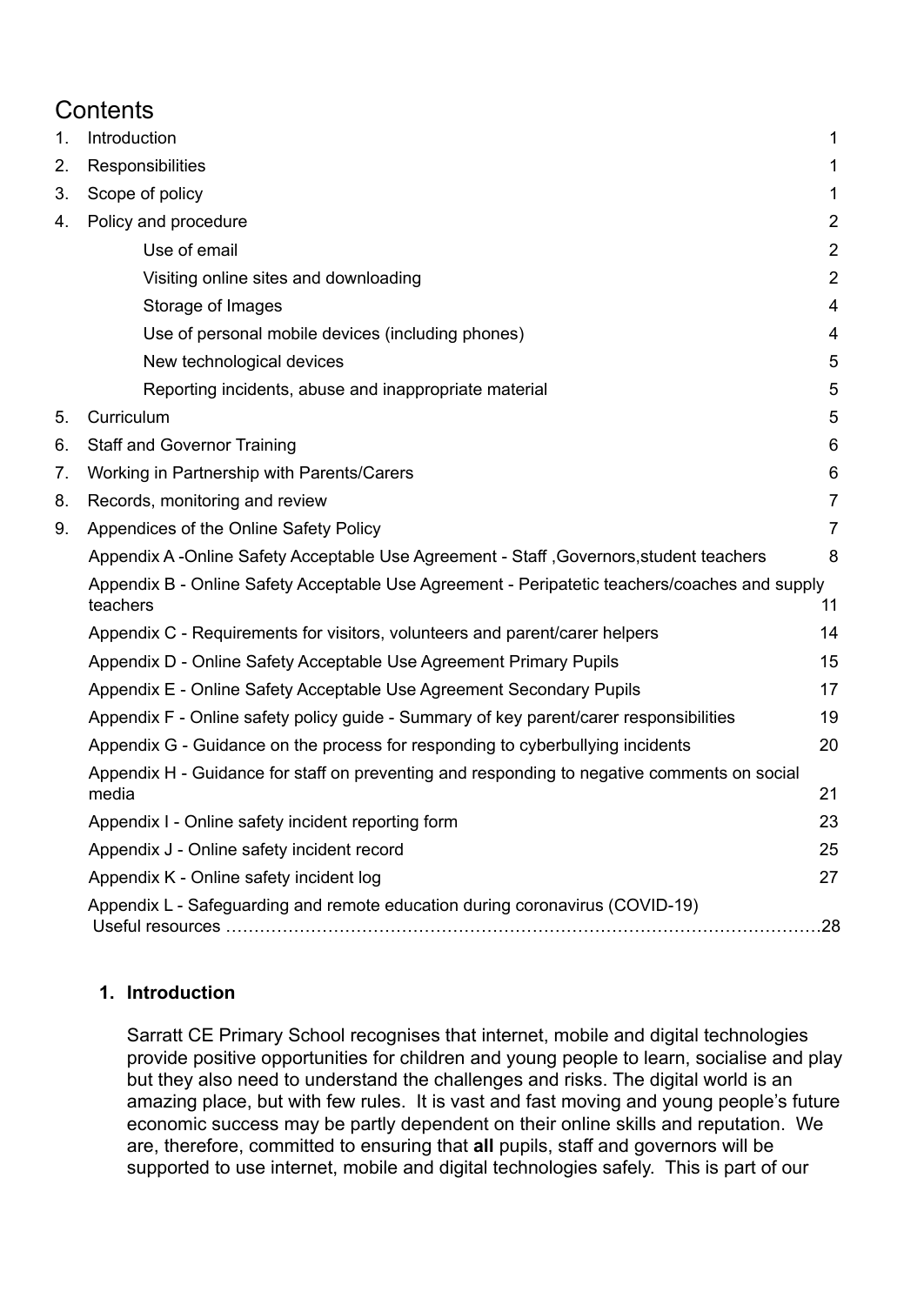safeguarding responsibility. Staff are aware that some pupils may require additional support or teaching, including reminders, prompts and further explanation to reinforce their knowledge and understanding of online safety issues.

We are also committed to ensuring that all those who work with children and young people, including their parents/carers, are informed about the ever-changing risks so that they can take an active part in helping children and young people navigate the online world safely and confidently.

# <span id="page-2-0"></span>**2. Responsibilities**

The headteacher and governors have ultimate responsibility to ensure that appropriate online safety policy and practice is embedded and monitored. The named online safety lead in this school is Mo Serby.

All breaches of this policy must be reported to Mo Serby.

All breaches of this policy that may have put a child at risk must also be reported to the DSP, Nicola O'Hare.

Organisations that are renting space from the school and are a totally separate organisation should have and follow their own online safety policy and acceptable use agreements. However, if the organisation has any access to the school network, cloud-based services and/or equipment then they must adhere to the school's online safety procedures and acceptable use agreements.

If the organisation is operating in school time or when pupils are on site in the care of the school, then the safeguarding of pupils is paramount and the organisation must adhere to the school's online safety procedures and acceptable use agreements.

# <span id="page-2-1"></span>**3. Scope of policy**

The policy applies to:

- pupils
- parents/carers
- teaching and support staff
- school governors
- peripatetic teachers/coaches, supply teachers, student teachers
- visitors
- volunteers
- voluntary, statutory or community organisations using the school's facilities

The school also works with partners and other providers to ensure that pupils who receive part of their education off site or who are on a school trip or residential are safe online.

The school provides online safety information for parents/carers, for example, through the website, in newsletters and at events. It is important that parents/carers understand their key role in supporting their child/ren to behave appropriately and keep themselves safe online.

This policy, supported by its acceptable use agreements, is intended to protect the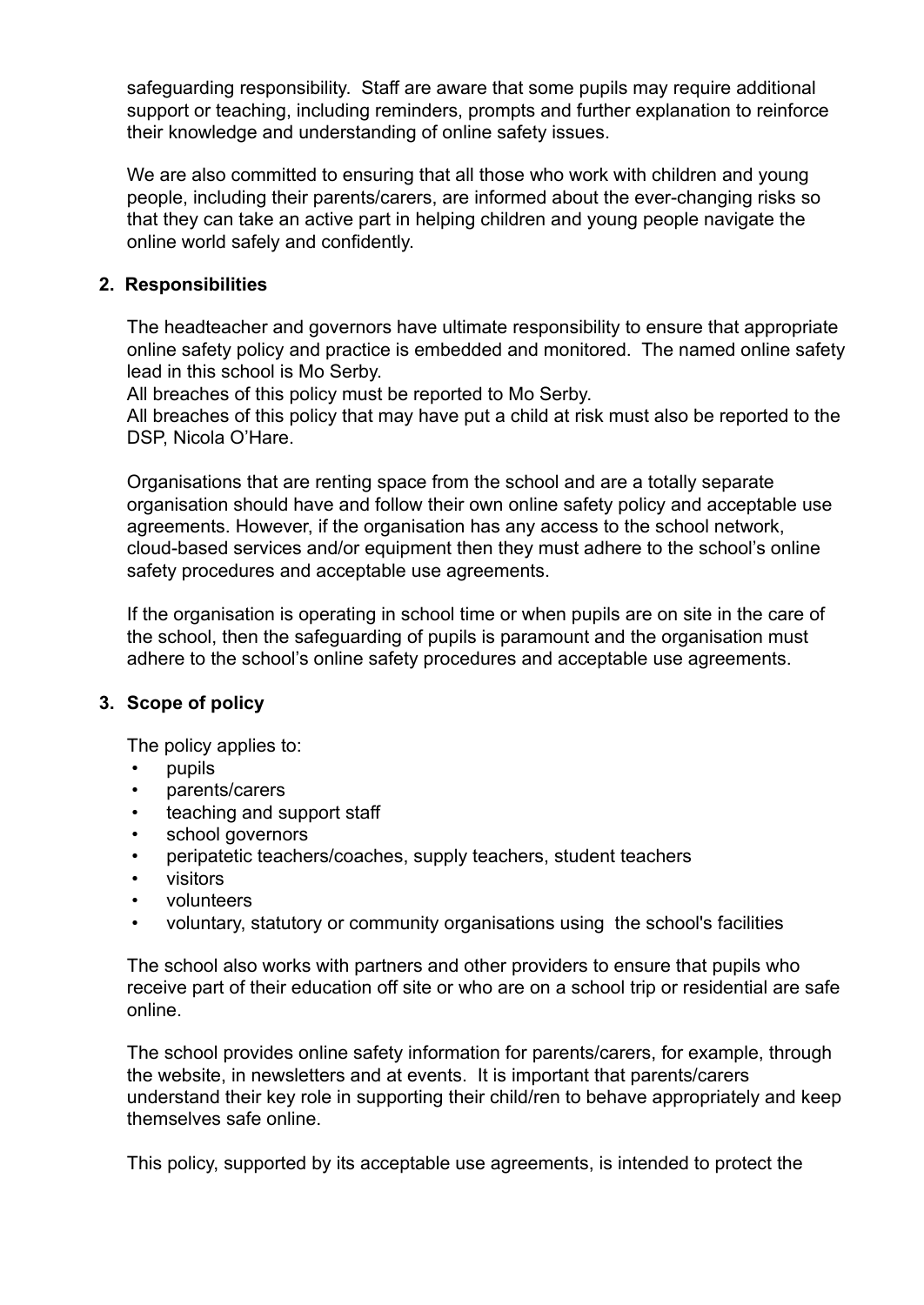interests and safety of the whole school community. It is linked to the following other school policies and documents: safeguarding, Keeping Children Safe in Education ,GDPR, health and safety, home–school agreement, home learning, behaviour, anti-bullying and PSHCE/RSE policies, Code of Conduct,.

# <span id="page-3-0"></span>**4. Policy and procedure**

The school seeks to ensure that internet, mobile and digital technologies are used effectively and safely, for their intended educational purpose, in ways that will not infringe legal requirements or create unnecessary risk.

The school expects everyone to use internet, mobile and digital technologies responsibly and strictly according to the conditions set out in this policy. This policy also includes expectations on appropriate online behaviour and use of technology outside of school for pupils, parents/carers, staff and governors and all other visitors to the school.

## **Users must ensure that:**

● Devices, including classroom boards, are locked when not in use or unsupervised

# <span id="page-3-1"></span>Use of email

Staff and governors should use a school email account or Governor Hub for all official school communication to ensure everyone is protected through the traceability of communication. Under no circumstances should staff contact pupils, parents or conduct any school business using a personal email address. Pupils should use school approved accounts on the school system for educational purposes. Where required parent/carer permission will be obtained for the pupil account to exist. For advice on emailing, sharing personal or confidential information or the need to gain parent permission refer to the policy for GDPR. Emails created or received as part of any school role will be subject to disclosure in response to a request for information under the Freedom of Information Act 2000. As Sarratt CE Primary School is a Google School, we use guidelines from Google to gain parent permission. See GSuite Consent letter on shared drive for more information.

Staff, governors and pupils should not open emails or attachments from suspect sources and should report their receipt to Con-Ed, our IT support company.

**Users must not** send emails which are offensive, embarrassing or upsetting to anyone (i.e. cyberbullying).

## <span id="page-3-2"></span>Visiting online sites and downloading

• Staff must preview sites, software and apps before their use in school or before recommending them to pupils. Before using any online service that requires user accounts to be created or the sharing of any personal data, staff must consult with the Data Protection Officer with details of the site/service and seek approval from a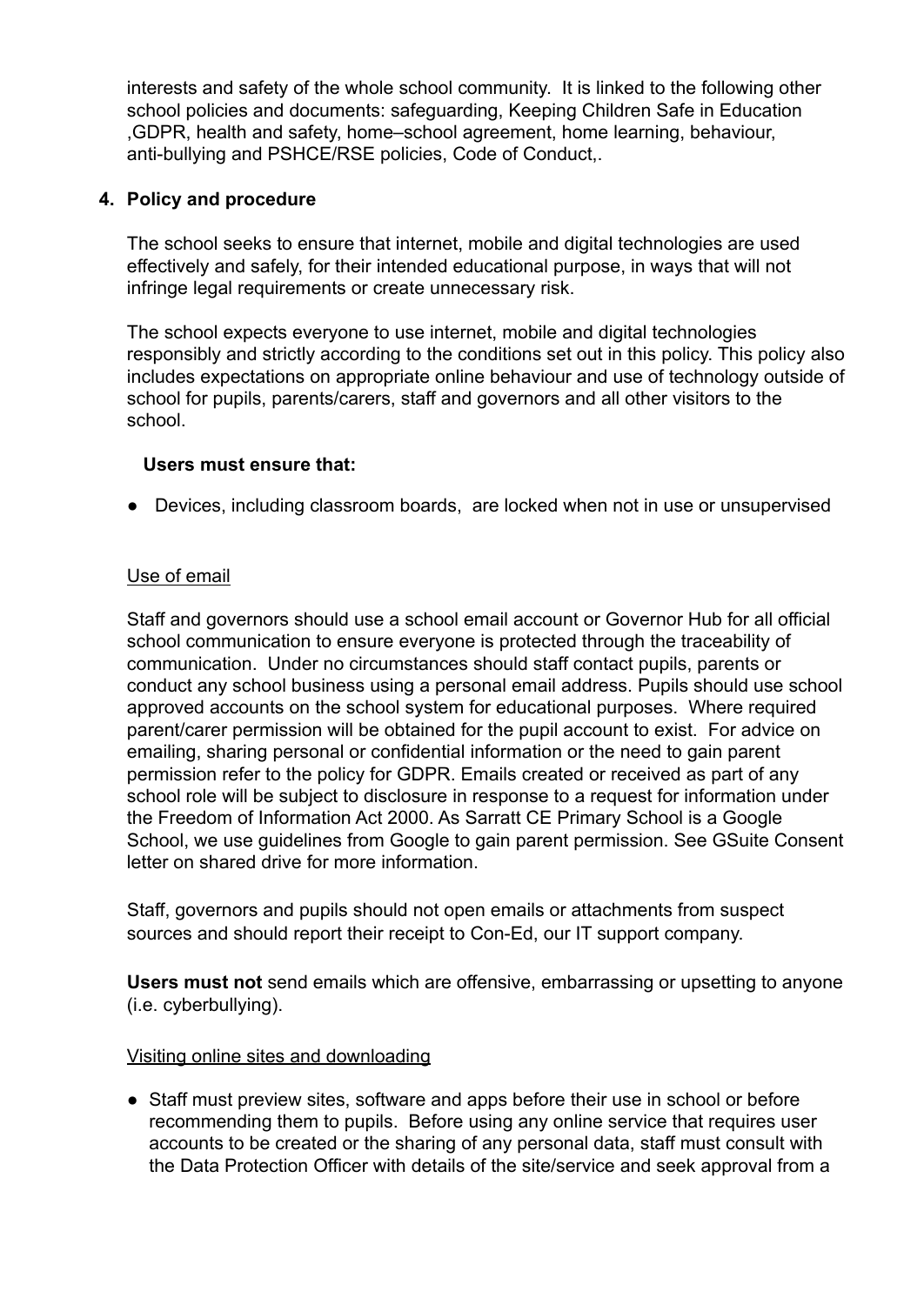senior leader. The terms and conditions of the service should be read and adhered to, and parental/carer permission sought where required. If internet research is set for homework, specific sites will be suggested that have been checked by the teacher. All users must observe copyright of materials from electronic sources.

- Staff must only use pre-approved systems if creating blogs, wikis or other online content.
- When working with pupils searching for images should be done through Google Safe Search (standard through the HICS service), Google Advanced Search or a similar application that provides greater safety than a standard search engine.

## **Users must not**:

Visit internet sites, make, post, download, upload or pass on, material, remarks, proposals or comments that contain or relate to:

- Indecent images of children actually or apparently under the age of 18 or images of child abuse (i.e. images of children, digital or cartoons, involved in sexual activity or posed to be sexually provocative)
- Indecent images of vulnerable people over the age of 18 (i.e. images of vulnerable people, digital or cartoons involved in sexual activity or posed to be sexually provocative)
- Adult material that breaches the Obscene Publications Act in the UK
- Promoting discrimination of any kind in relation to the protected characteristics: age, disability, gender reassignment, marriage and civil partnership, pregnancy and maternity, race or ethnicity, religion or belief, sex, sexual orientation
- Promoting hatred against any individual or group from the protected characteristics above
- Promoting illegal acts including physical or sexual abuse of children or adults, violence, bomb making, drug and alcohol abuse and software piracy
- Any material that may bring the school or any individual within it into disrepute e.g. promotion of violence, gambling, libel and disrespect

## **Users must not:**

- Reveal or publicise confidential or proprietary information
- Intentionally interfere with the normal operation of the internet connection, including the propagation of computer viruses
- Transmit unsolicited commercial or advertising material either to other users, or to organisations connected to other networks except where permission has been given to the school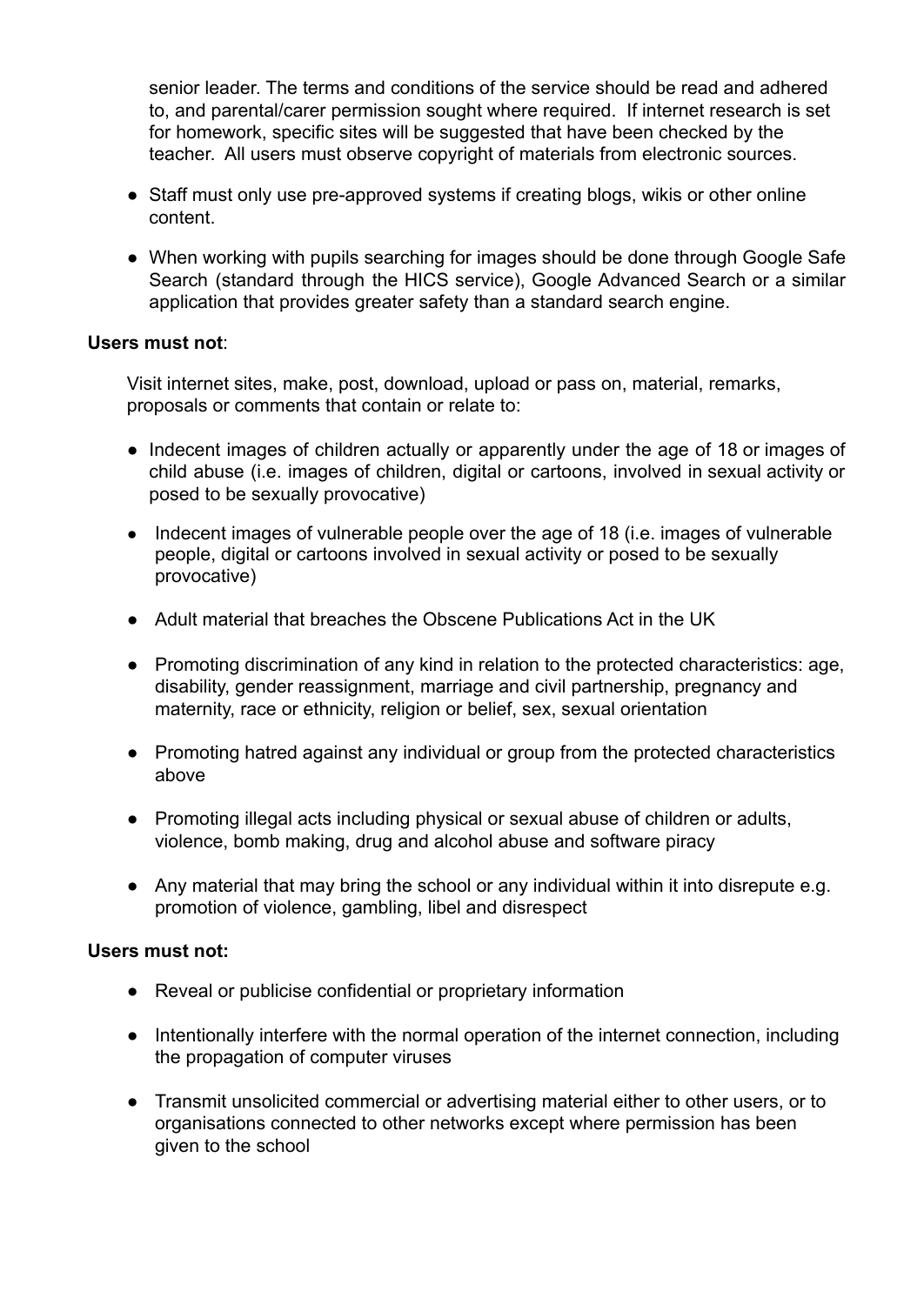- Use the school's hardware and Wi-Fi facilities for running a private business
- Intimidate, threaten or cause harm to others
- Access or interfere in any way with other users' accounts
- Use software or hardware that has been prohibited by the school

Only a school device may be used to conduct school business outside of school. This includes the use of school cameras for off-site learning. If a personal device is used, any files and documents must be saved to the school Google drive and not locally on the personal device. Such a system would ensure the user was not saving files locally to their own device and breaching data security.

All breaches of prohibited behaviours detailed above will be investigated, where appropriate, in liaison with the police.

The school recognises that in certain planned curricular activities, access to controversial and/or offensive online content may be beneficial for educational use. In such circumstances, there is an expectation that access is pre-planned, risk assessed and recorded, and permission given by the Head of School.

# Storage of Images

- <span id="page-5-0"></span>Photographs and videos provide valuable evidence of pupils' achievement and progress in a variety of contexts and can be used to celebrate the work of the school. In line with GDPR they are used only with the written consent of parents/carers which is secured in the first instance on a child's entry to the school. Records are kept on file and consent can be changed by parents/carers at any time. (See GDPR policy for greater clarification).
- Photographs and images of pupils are only stored on the school's agreed secure networks which include some cloud based services. Rights of access to stored images are restricted to approved staff as determined by the Head of School. Staff and pupils may have temporary access to photographs taken during a class session, but these will be transferred to the Google Cloud /deleted promptly.
- Parents/carers should note that there may be some children who are at risk and must not have their image put online and others who do not want their image online. For these reasons parents/carers must follow the school's Acceptable Use Agreement and refrain from taking or posting online photographs of any member of the school community, other than their own child/ren.
- Staff and other professionals working with pupils, must only use school equipment to record images of pupils whether on or off site. See also GDPR. Permission to use images of all staff who work at the school is sought on induction and a written record is located in the personnel file.

## <span id="page-5-1"></span>Use of personal mobile devices (including phones)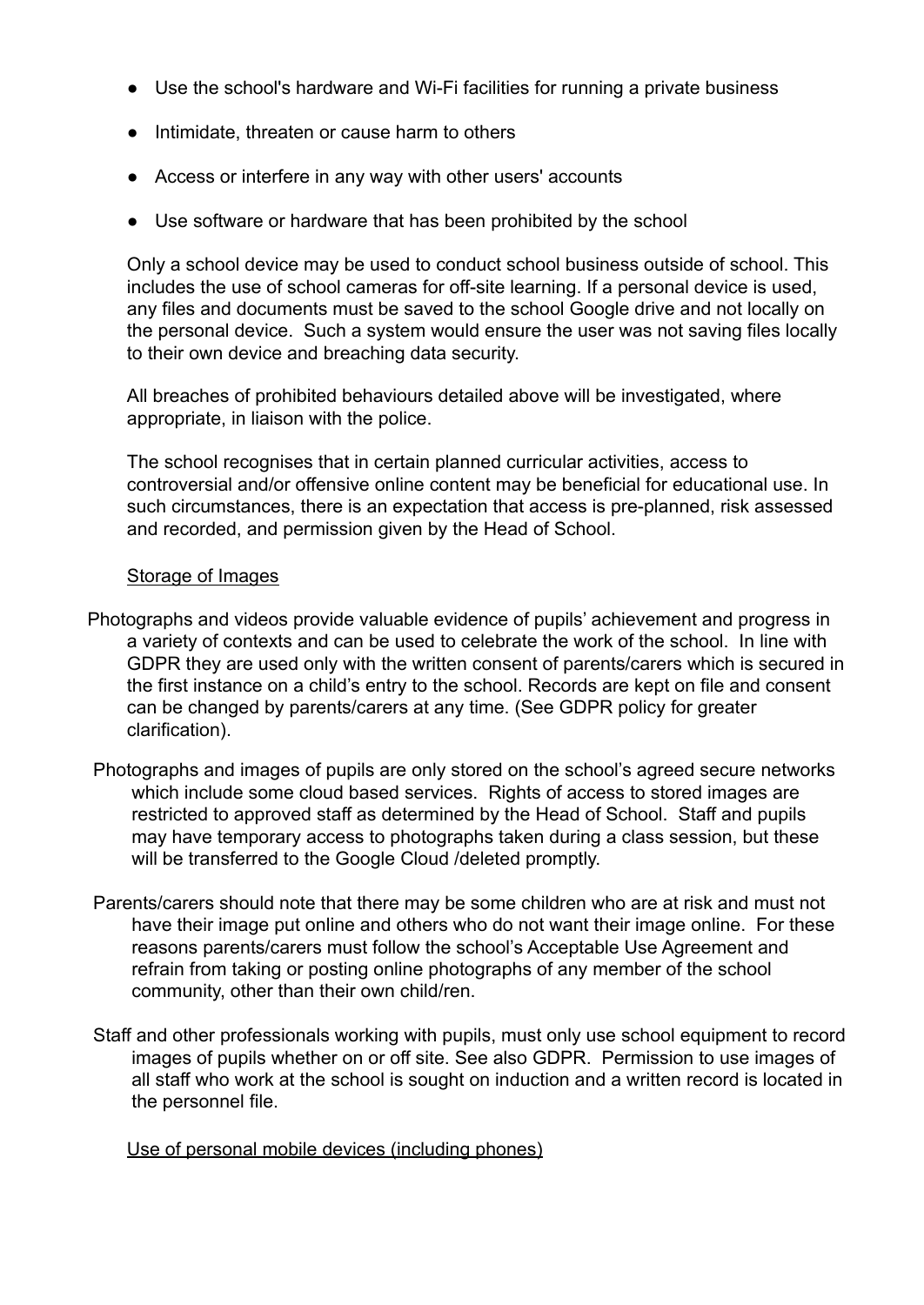- The school allows staff, including temporary and peripatetic staff, and visitors to use personal mobile phones and devices only in designated areas and never in the presence of pupils. Under no circumstance does the school allow a member of staff to contact a pupil or parent/carer using their personal device.
- Parents/carers may only use personal mobile phones and devices in designated areas unless otherwise informed, e.g. for specific events and activities. Under no circumstance should images be taken at any time on school premises or on off-site school events and activities of anyone other than their own child, unless there is a pre-specified permission from Mrs O'Hare. When a parent/carer is on school premises but not in a designated area, their phone/s must be switched off and out of sight.
- Pupils are not allowed to bring personal mobile devices/phones to school. Parents must seek permission for a pupil to bring in a personal mobile device. This device will be handed to the office for safe keeping during the day before being handed back at home time. Under no circumstance should pupils use their personal mobile devices/phones to take images of
	- any other pupil unless they and their parents have given agreement in advance
	- any member of staff
- The school is not responsible for the loss, damage or theft of any personal mobile device that is brought into school.
- Users bringing personal devices into school must ensure there is no inappropriate or illegal content on the device.

<span id="page-6-0"></span>If personal mobiles and devices are used to access school emails and data, the device must be password protected. Downloading is not permitted of school data or documents via personal devices.

## New technological devices

New personal technological devices may offer opportunities for teaching and learning. However, the school must consider educational benefit and carry out risk assessment before use in school is allowed. Parents/carers, pupils and staff should not assume that new technological devices will be allowed in school and should check with the Computing Lead before they are brought into school.

## Reporting incidents, abuse and inappropriate material

<span id="page-6-1"></span>There may be occasions in school when either a pupil or an adult receives an offensive, abusive or inappropriate message or accidentally accesses upsetting or abusive material. When such a situation occurs the pupil or adult must report the incident immediately to the first available member of staff, the DSP or DDSP. Where such an incident may lead to significant harm, safeguarding procedures should be followed. The school takes the reporting of such incidents seriously and where judged necessary, the DSP will refer details to social care or the police.

# <span id="page-6-2"></span>**5. Curriculum**

Online safety is fully embedded within our curriculum. The school provides a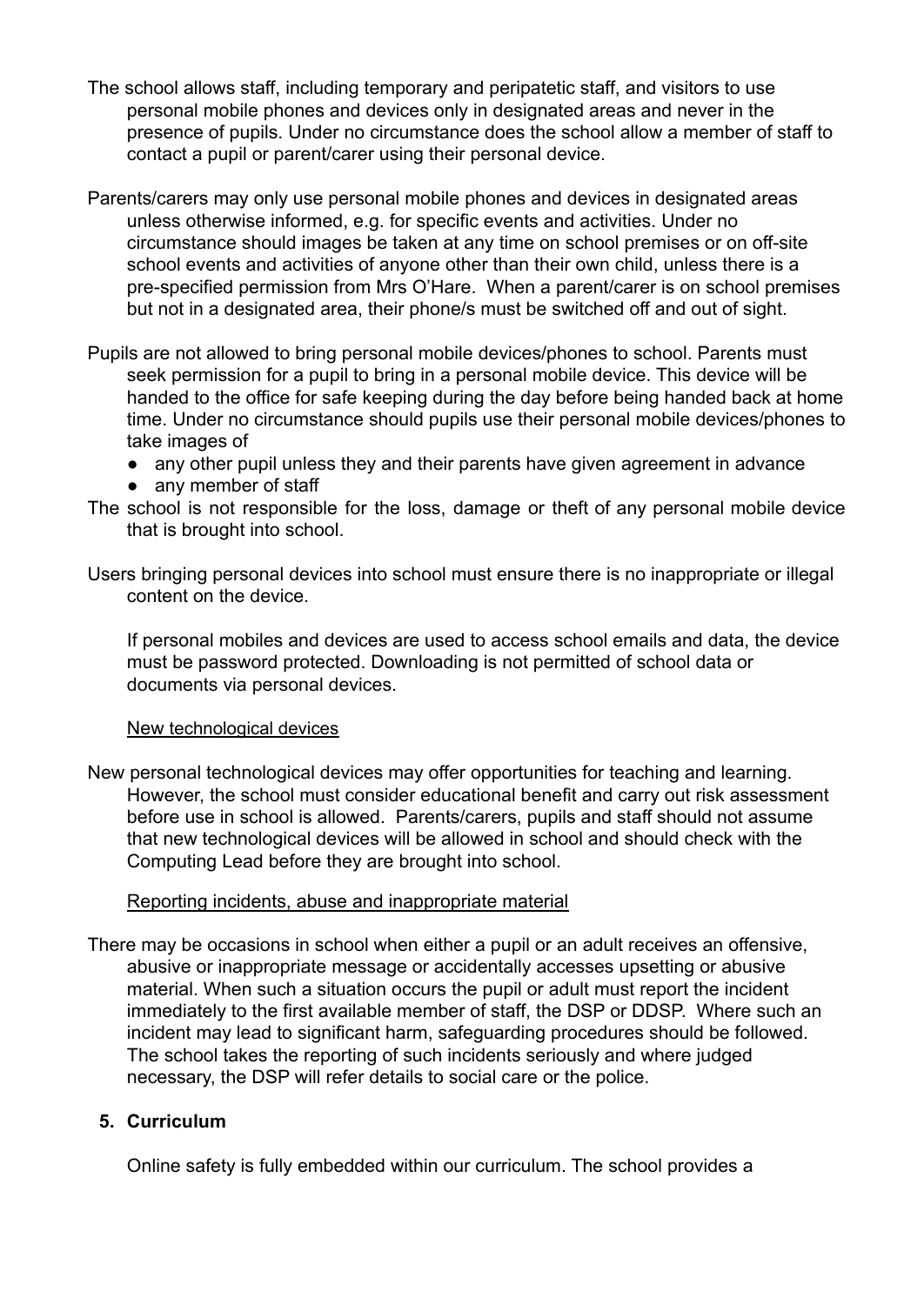comprehensive age appropriate curriculum for online safety which enables pupils to become informed, safe and responsible. This includes teaching to prevent radicalisation, for which staff provide a narrative to counter extremism. The PSHE curriculum , Relationships and Health Curriculum are central in supporting the delivery of online safety education.

The curriculum is flexible and can respond to any immediate online safety issues and risks as they emerge.

It is necessary for pupils to develop skills of critical awareness, digital resilience and good online citizenship to enable them to use internet, mobile and digital technologies safely and responsibly. Pupils are taught to recognise the creative, collaborative, cultural, economic and educational opportunities provided by the internet, mobile and digital technologies. Curriculum work will also include areas such as:

- Understanding how to use the internet, mobile and digital technologies in a balanced and appropriate way to avoid negative impact on wellbeing, e.g. regulated screen time and diverse online activity
- Learning how to develop a positive online reputation and enhance future opportunities e.g. in relationships and employment
- Developing critical thinking skills and the confidence to challenge and question what they see and read in relation to online content e.g. recognising fake news and extremism, understanding commercial manipulation, maintaining an authentic sense of self that is resilient to online pressure, learning how easy it is to lie online (i.e. users may not be who they say they are and may have ulterior motives Understanding the dangers of giving out personal details online and the importance of maintaining maximum privacy online
- Thinking carefully before placing images online and considering their appropriateness and understanding the importance of gaining consent before posting photographs of others
- Understanding the permanency of all online postings and conversations

Understanding relevant legislation, including copyright, and the importance of respecting other people's information, reputation and images.

- Understanding the importance of online respect and what constitutes cyberbullying, how to avoid it, the impact it has and how to access help.
- How the law can help protect against online risks and abuse

# <span id="page-7-0"></span>**6. Staff and Governor Training**

Staff and governors are trained to fulfil their roles in online safety. The school audits the training needs of all school staff and provides regular training to improve their knowledge and expertise in the safe and appropriate use of internet, mobile and digital technologies. This training is recorded as part of safeguarding records.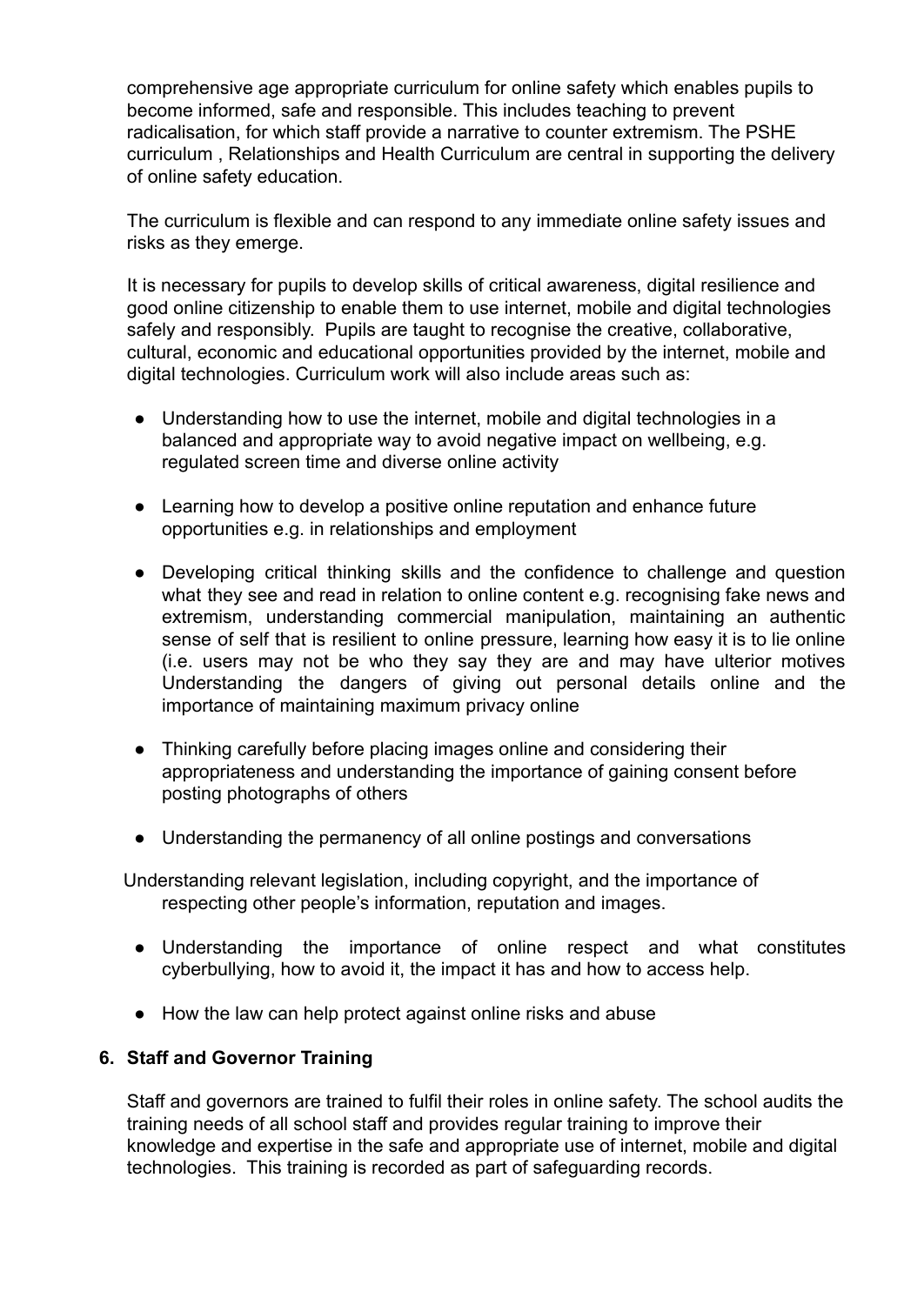New staff are provided with a copy of the online safety policy and must sign the school's Acceptable Use Agreement as part of their induction and before having contact with pupils.

Any organisation working with children and based on the school premises are also provided with a copy of the online safety policy and required to sign the Acceptable Use Agreement (Appendix B). Personalise as required

Peripatetic staff, student teachers and regular visitors are provided with a copy of the online safety policy and are required to sign the Acceptable Use Agreement (Appendix B). Personalise as required

Guidance is provided for occasional visitors, volunteers and parent/carer helpers (Appendix E). Personalise as required

## <span id="page-8-0"></span>**7. Working in Partnership with Parents/Carers**

The school works closely with families to help ensure that children can use internet, mobile and digital technologies safely and responsibly both at home and school. The support of parents/carers is essential to implement the online safety policy effectively and help keep children safe.

It is important that parents/carers understand the crucial role they play in this process. The school seeks to regularly consult and discuss online safety with parents/carers and seeks to promote a wide understanding of the benefits of new technologies and associated risks. The school provides regular updated online safety information through the school website, newsletters and by other means.

Parents/carers are asked on an annual basis to read, discuss and co-sign with each child the Acceptable Use Agreement. A summary of key parent/carer responsibilities will also be provided and is available in Appendix F. Personalise as required. The Acceptable Use Agreement explains the school's expectations and pupil and parent/carer responsibilities.

#### <span id="page-8-1"></span>**8. Records, monitoring and review**

The school recognises the need to record online safety incidents and to monitor and review policies and procedures regularly in order to ensure they are effective and that the risks to pupils and staff are minimised.

All breaches of this policy must be reported and all reported incidents will be logged. All staff have the individual responsibility to ensure that incidents have been correctly recorded, acted upon and reported. You may have a system in place already for recording such incidents e.g. on CPOMS Online safety incident recording formats are provided in appendices I, J and K for schools that wish to use/adapt them.

The school supports pupils and staff who have been affected by a policy breach. Where there is inappropriate or illegal use of internet, mobile and digital technologies, this will be dealt with under the school's behaviour and disciplinary policies as appropriate. Breaches may also lead to criminal or civil proceedings.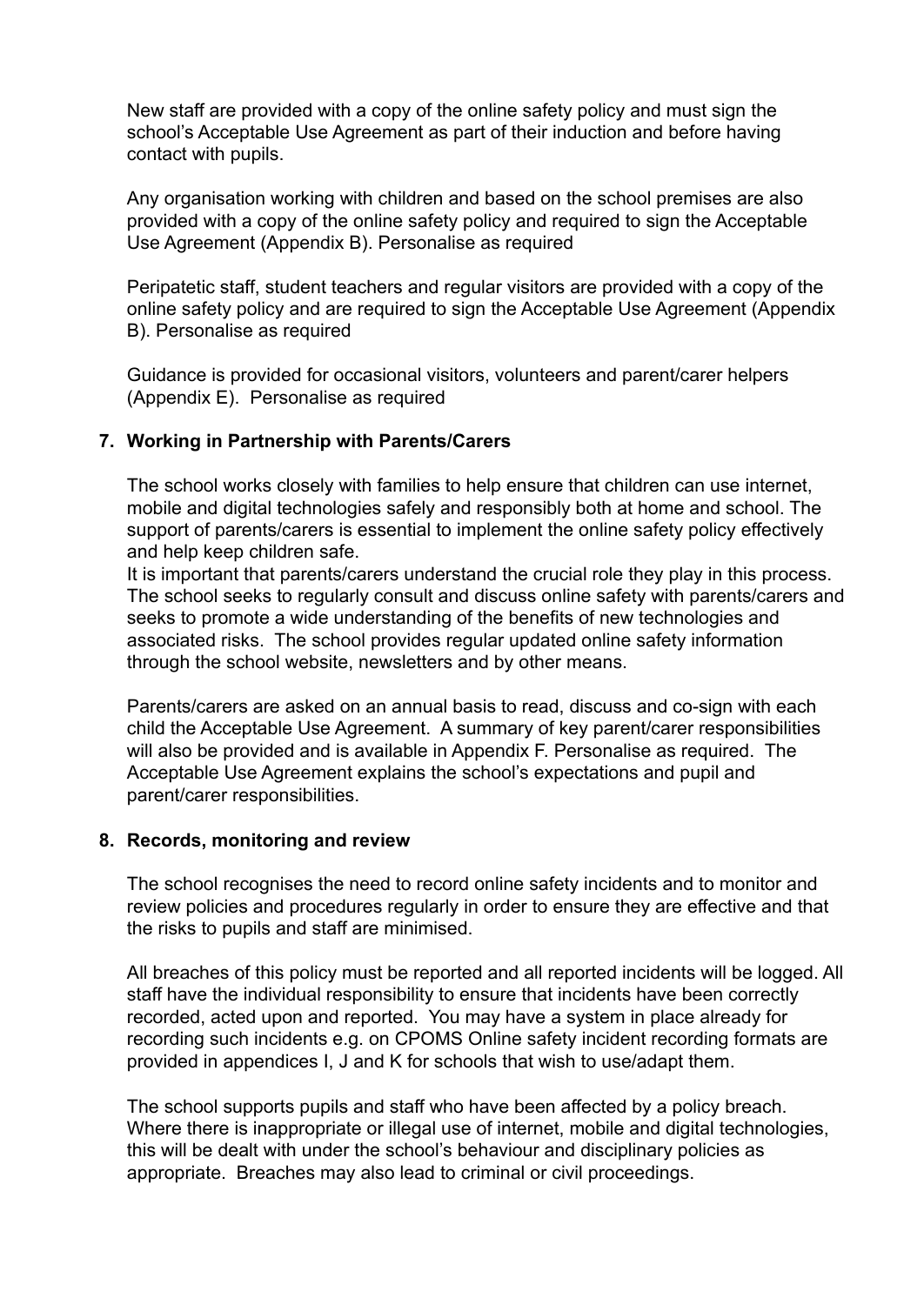Governors receive termly summary data on recorded online safety incidents for monitoring purposes. In addition governors ensure they have sufficient, quality information to enable them to make a judgement about the fitness for purpose of this policy on an annual basis.

# <span id="page-9-0"></span>**9. Appendices of the Online Safety Policy**

- A. Online Safety Acceptable Use Agreement Staff, Governors and student teachers (on placement or on staff)
- B. Online Safety Acceptable Use Agreement Peripatetic teachers/coaches, supply teachers
- C. Requirements for visitors, volunteers and parent/carer helpers working in the school (working directly with children or otherwise)
- D. Online Safety Acceptable Use Agreement Primary Pupils
- E. Online safety policy guide Summary of key parent/carer responsibilities
- F. Guidance on the process for responding to cyberbullying incidents
- G. Guidance for staff on preventing and responding to negative comments on social media
- H. Online safety incident reporting form
- I. Online safety incident record
- J. Online safety incident log

# <span id="page-9-1"></span>**Appendix A - Online Safety Acceptable Use Agreement - Staff, Governors and student teachers (on placement or on staff)**

You must read this agreement in conjunction with the online safety policy and the GDPR policy. Once you have read these, you must sign and submit this agreement and it will be kept on record in the school. You should retain your own copy for reference. This forms part of your professional and safeguarding responsibilities.

Internet, mobile and digital technologies are part of our daily working life and this agreement is designed to ensure that all staff and governors are aware of their responsibilities in relation to their use. All staff , student teachers and governors are expected to adhere to this agreement and to the online safety policy. Any concerns or clarification should be discussed with the Head of School. Breaches will be investigated, recorded and, where appropriate, disciplinary procedures will apply and police involvement will be sought.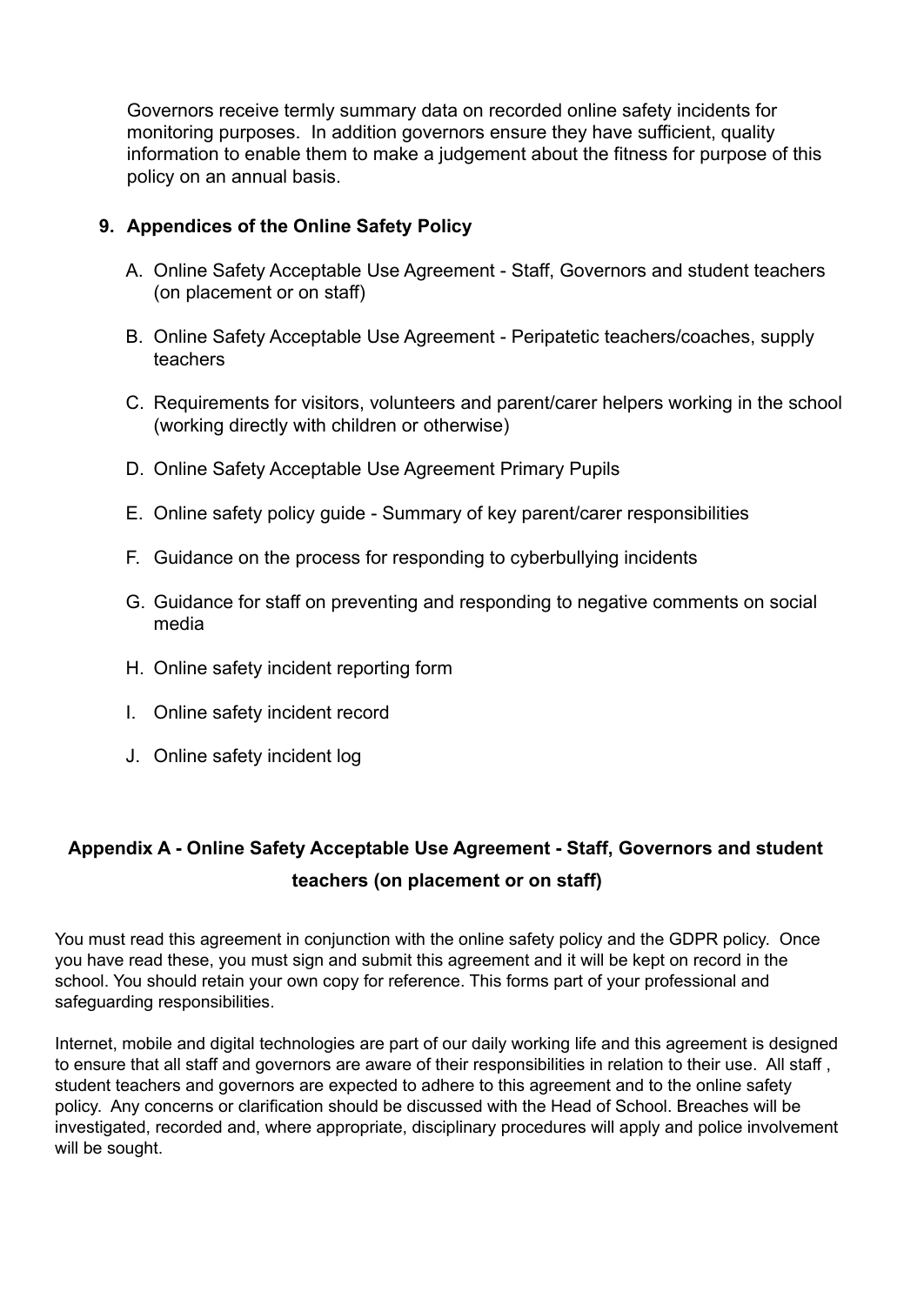#### **Internet Access**

I will not access or attempt to access any sites that contain any of the following: child abuse; pornography; discrimination of any kind; promotion of prejudice against any group; promotion of illegal acts; any other information which may be illegal or offensive. Inadvertent access on school equipment must be treated as an online safety incident, reported to the online safety lead and/or DSP and an incident report completed.

#### **Online conduct**

I will ensure that my online activity, both in and outside school, will not bring the school, my professional reputation, or that of others, into disrepute.

I will not browse, download, upload or distribute any material that could be considered offensive, illegal or discriminatory. Exceptionally, use of controversial material as part of the curriculum should be planned and approved on every occasion (see policy).

I will report any accidental access to or receipt of inappropriate materials or filtering breach to Mo Serby and to Co-Ed.

I understand that all my use of the internet and other related technologies can be traced and monitored and, should it be required, must be made available to my line manager, headteacher and others as required.

I will not give out my personal contact and online account information such as phone numbers, email address, and social media account details to pupils and/or parents/carers.

#### **Social networking**

I understand the need to separate my professional role from my private friendships; in my professional capacity I will not become 'friends' with parents/carers or pupils on social networks. Where my school role is my only connection to an individual, private online contact is unacceptable with parents/carers or pupils.

Forming inappropriate relationships or friendships with children or young people who are pupils or students under the age of 18 (or 25 in the case of those children classed as vulnerable) at another school/college will be viewed as inappropriate and impact upon the schools ability to trust the member of staff to maintain professional boundaries with pupils at the school.

When using social networking for personal use I will ensure my settings are not public. My private account postings will never undermine or disparage the school, its staff, governors, parents/carers or pupils. Privileged information must remain confidential.

I will not upload any material about or references to the school or its community on my personal social networks.

## **Passwords**

I understand that there is no occasion when a password should be shared with a pupil or anyone who is not a staff member.

#### **Data protection**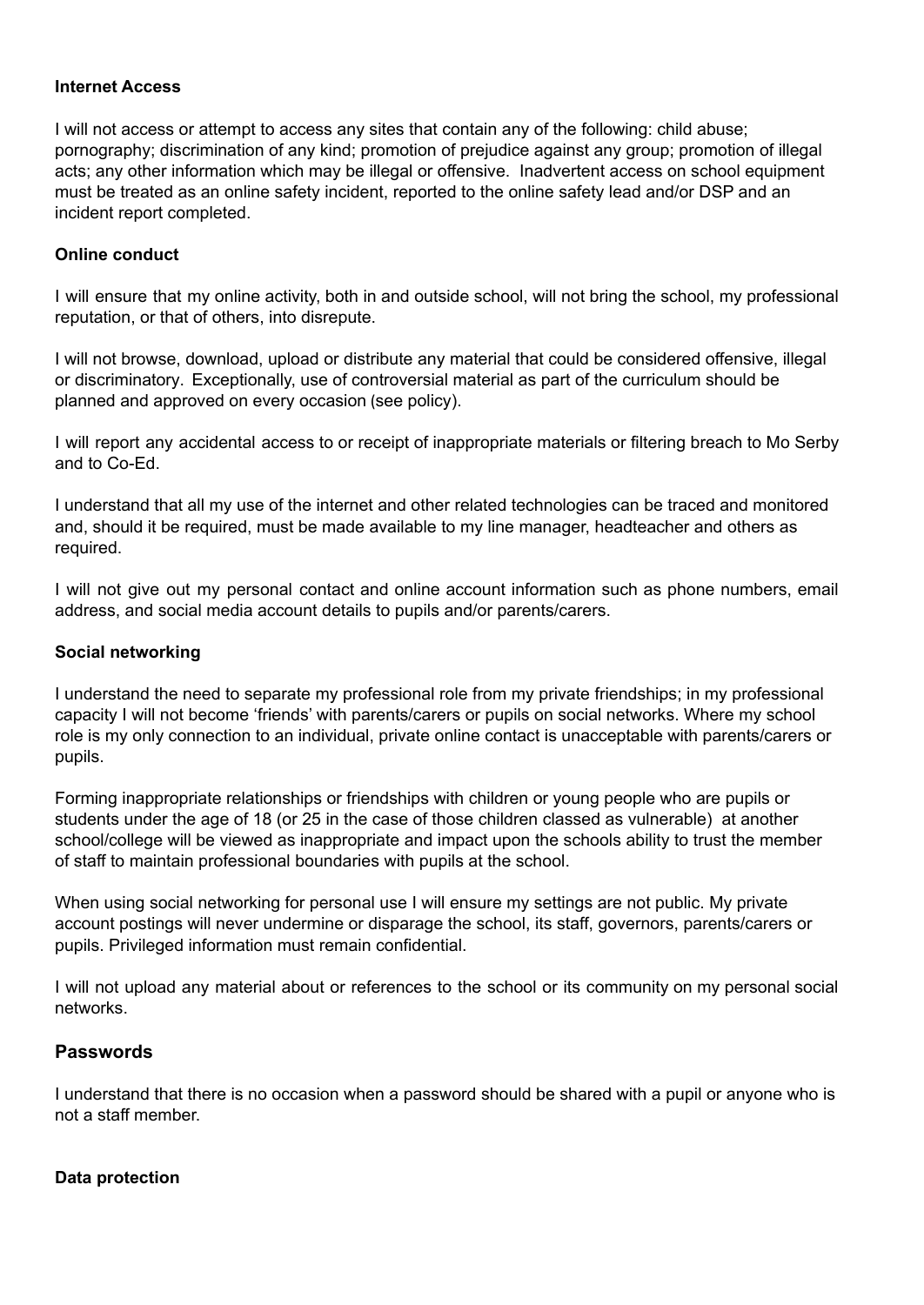I will follow requirements for data protection as outlined in GDPR policy. These include:

- Photographs must be kept securely and used appropriately, whether in school, taken off the school premises or accessed remotely
- Personal data can only be taken out of school or accessed remotely when authorised by the headteacher or governing body
- Personal or sensitive data taken off site must be encrypted and password protected

#### **Images and videos**

I will only upload images or videos of staff, pupils or parents/carers onto school approved sites where specific permission has been granted.

I will not take images, sound recordings or videos of school events or activities on any personal device.

#### **Use of email**

I will use my school email address or governor hub for all school business. All such correspondence must be kept professional and is open to Subject Access Requests under the Freedom of Information Act. I will not use my school email addresses or governor hub for personal matters or non-school business.

#### **Use of personal devices**

I understand that as a member of staff I should at no time put myself in a position where a safeguarding allegation can be made against me as a result of my use of personal devices. I understand that the use of personal devices in school is at the discretion of the headteacher.

I will only use approved personal devices in designated areas and never in front of pupils.

I will not access secure school information from personal devices. If a personal device is used, any files and documents will be saved to the school Google drive and not locally on my personal device. I understand that saving files locally to my own device and breaches data security.

#### **Additional hardware/software**

I will not install any hardware or software on school equipment without permission of Computing Lead.

#### **Promoting online safety**

I understand that online safety is the responsibility of all staff and governors and I will promote positive online safety messages at all times including when setting homework or providing pastoral support. **R**

I understand that it is my duty to support a whole school safeguarding approach and will report any inappropriate or concerning behaviour (of other staff, governors, visitors, pupils or parents/carers) to the DSP or Computing Lead.

#### **Classroom management of internet access**

I will pre-check for appropriateness all internet sites used in the classroom this will include the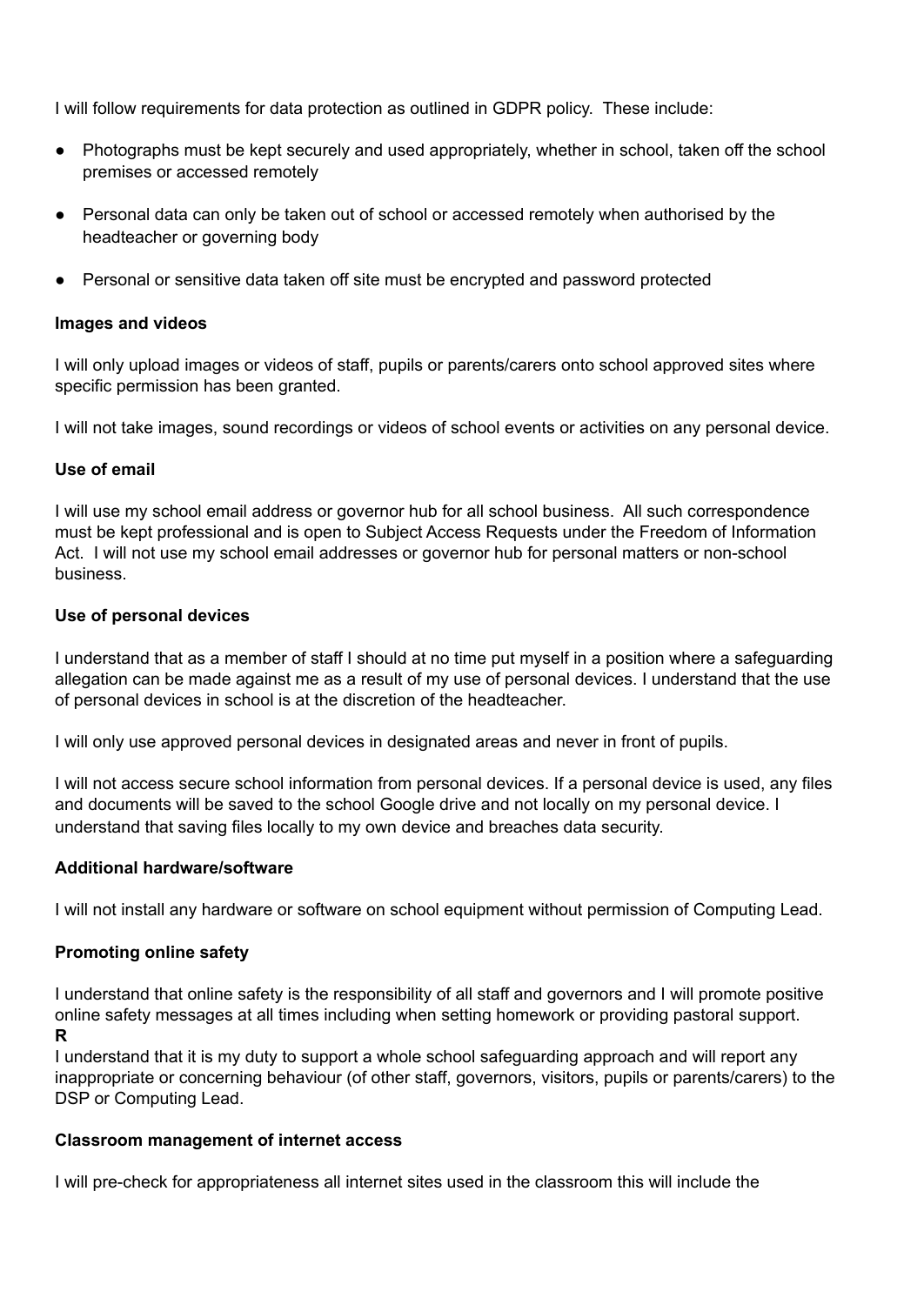acceptability of other material visible, however briefly, on the site. I will not free-surf the internet in front of pupils. I will also check the appropriacy of any suggested sites suggested for home learning.

If I am using the internet to teach about controversial issues I will secure, on every occasion, approval in advance for the material I plan to use with the Head of School.

#### **Video conferencing**

I will only use the conferencing tools that have been identified and risk assessed by the school leadership ,DPO and DSP. A school-owned device should be used when running video-conferences, where possible.

#### **User signature**

I agree to follow this Acceptable Use Agreement and to support online safety throughout the school. I understand this forms part of the terms and conditions set out in my contract of employment (staff members only) and/or my responsibilities as a governor.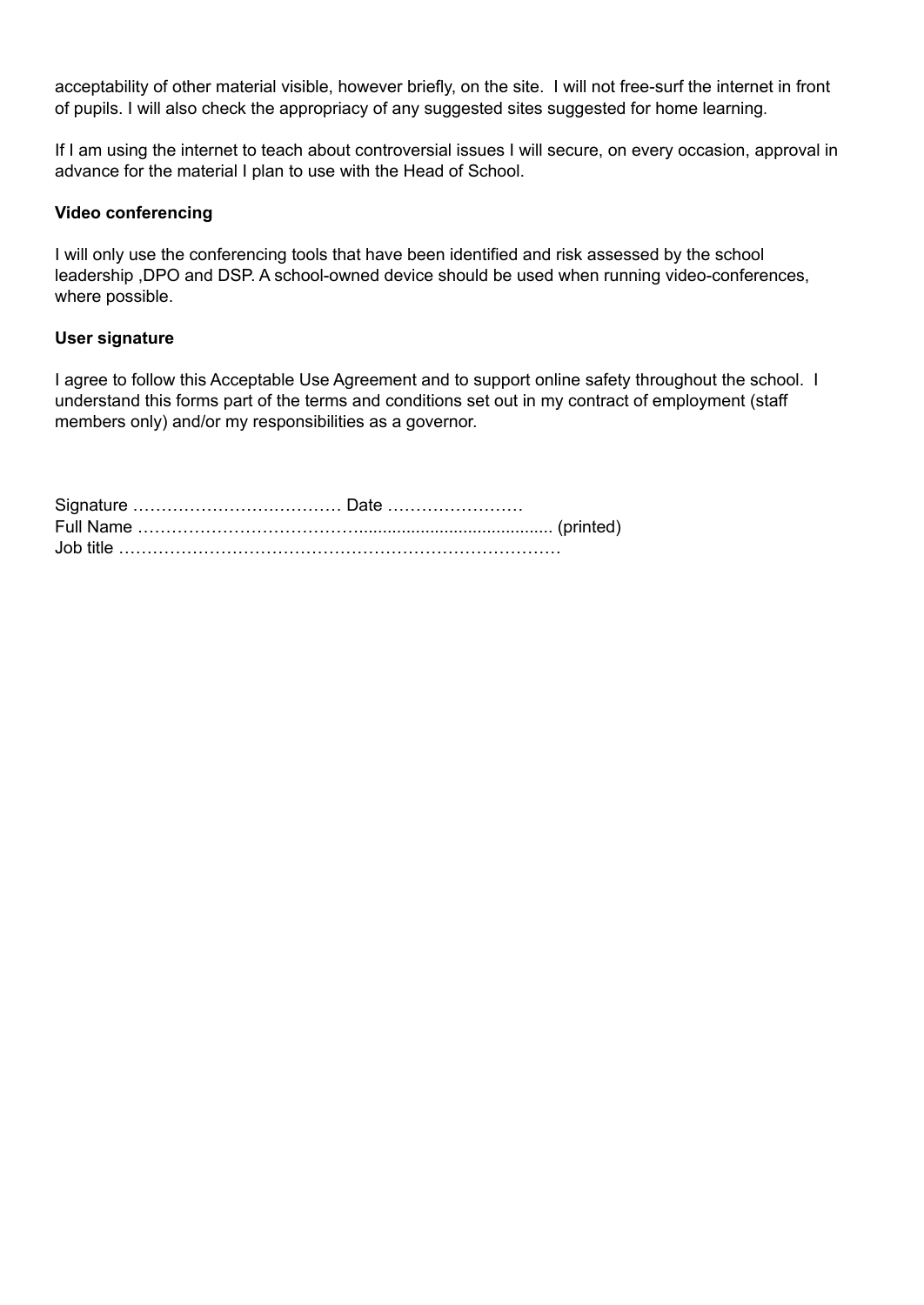# <span id="page-13-0"></span>**Appendix B - Online Safety Acceptable Use Agreement - Peripatetic teachers/coaches,**

## **supply teachers**

# **School name: Sarratt CE Primary School**

# **Online safety lead: Mo Serby**

# **Designated Safeguarding Lead (DSP) : Nicola O'Hare**

This agreement forms part of your professional and safeguarding responsibility in the school. You must read and sign this agreement. This will be kept on record and you should retain your own copy for reference.

Internet, mobile and digital technologies are part of our daily working life and this agreement is designed to ensure that all staff and governors are aware of their responsibilities in relation to their use. You are expected to adhere to this agreement. Any concerns or clarification should be discussed with the Computer Lead. Breaches will be investigated, recorded and, where appropriate, disciplinary procedures will apply and police involvement will be sought.

The school's online safety policy will provide further detailed information as required.

#### **Internet Access**

I will not access or attempt to access any sites that contain any of the following: child abuse; pornography; discrimination of any kind; promotion of prejudice against any group; promotion of illegal acts; any other information which may be illegal or offensive. Inadvertent access on school equipment must be treated as an online safety incident, reported to the online safety lead and/or DSP and an incident report completed.

#### **Online conduct**

I will ensure that my online activity, both in and outside school, will not bring the school, my professional reputation, or that of others, into disrepute.

I will not browse, download, upload or distribute any material that could be considered offensive, illegal or discriminatory. Exceptionally, use of controversial material as part of the curriculum should be planned and approved on every occasion (see policy).

I will report any accidental access to or receipt of inappropriate materials or filtering breach to the Computer Lead.

I understand that all my use of the internet and other related technologies can be traced and monitored and, should it be required, must be made available to my line manager, headteacher and others as required.

I will not give out my personal contact and online account information such as phone numbers, email address, and social media account details to pupils and/or parents/carers.

Should I need to share my professional details, such as mobile phone number or email address, with parent/carers, this must be agreed in advance as an acceptable approach with the computer Lead.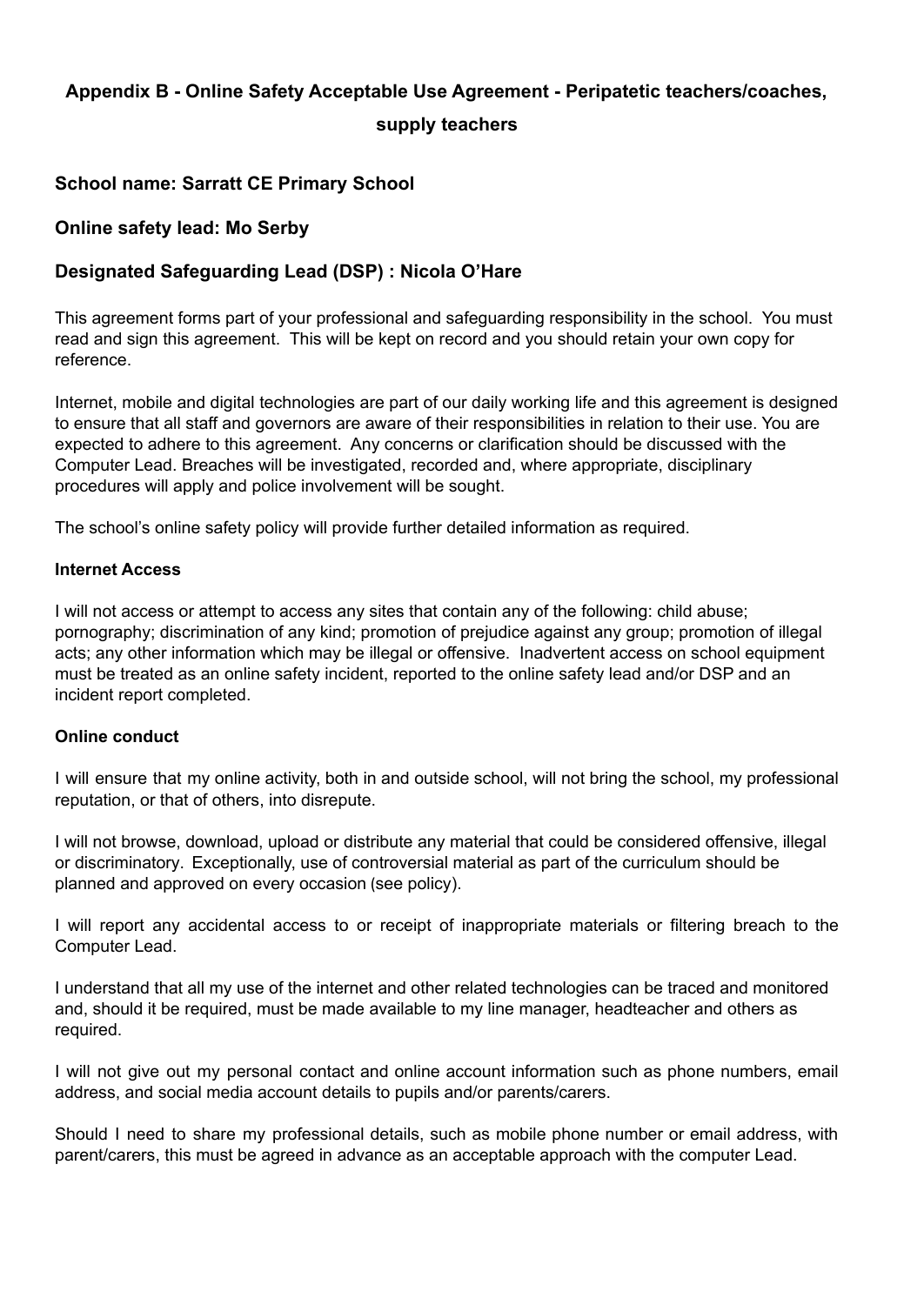#### **Social networking**

I understand the need to separate my professional role from my private friendships; in my professional capacity I will not become 'friends' with parents/carers or pupils on social networks. Where my school role is my only connection to an individual, private online contact is unacceptable with parents/carers or pupils. Schools may wish to add further constraints regarding contact with former pupils, e.g. giving consideration to ex-pupils who are also known to be 'vulnerable' young people up to the age of 25.

Information can be shared with pupils over 13 and parents/carers through an organisational social network site/page e.g. on Facebook or Twitter, but never through a personal account or site. In my professional role in the school, I will never engage in 1-1 exchanges with pupils or parent/carers on personal social network sites.

My private account postings will never undermine or disparage the school, its staff, governors, parents/carers or pupils. Privileged information known as a result of my work in the school must remain confidential.

I will not upload any material about or references to the school or its community on my personal social networks.

#### **Passwords**

I must clarify what access I may have to the internet and/or school systems. If I have access of any kind, I understand that there is no occasion when a password should be shared with a pupil or anyone who is not a staff member. Schools may wish to add further details if they have visitor accounts.

#### **Data protection**

I will follow all requirements for data protection explained to me by the school. These include:

- I must consult with the school before making any recordings, photographs and videos. Once agreed, these must be made on a school device.
- I understand that there are strict controls and requirements regarding the collection and use of personal data. I will follow all requirements regarding GDPR.

#### **Images and videos**

I will only upload images or videos of staff, pupils or parents/carers onto school approved sites where specific permission has been granted.

I will not take images, sound recordings or videos of tuition or wider school activities on any personal device. School devices can be used for this purpose or, in the case of 1:1 tuition, pupil's or parent/carer devices can be used, with parent/carer agreement.

Internet, mobile and digital technologies provide helpful recording functions but these cannot be made on a teacher's personal device. Recordings can be made with the child's and parent/carer's agreement on a school device, an organisational device approved by the headteacher/DSP, or a young person's or parent/carer's own device.

#### **Use of Email**

I will only use my professional email address for all school business. All such correspondence should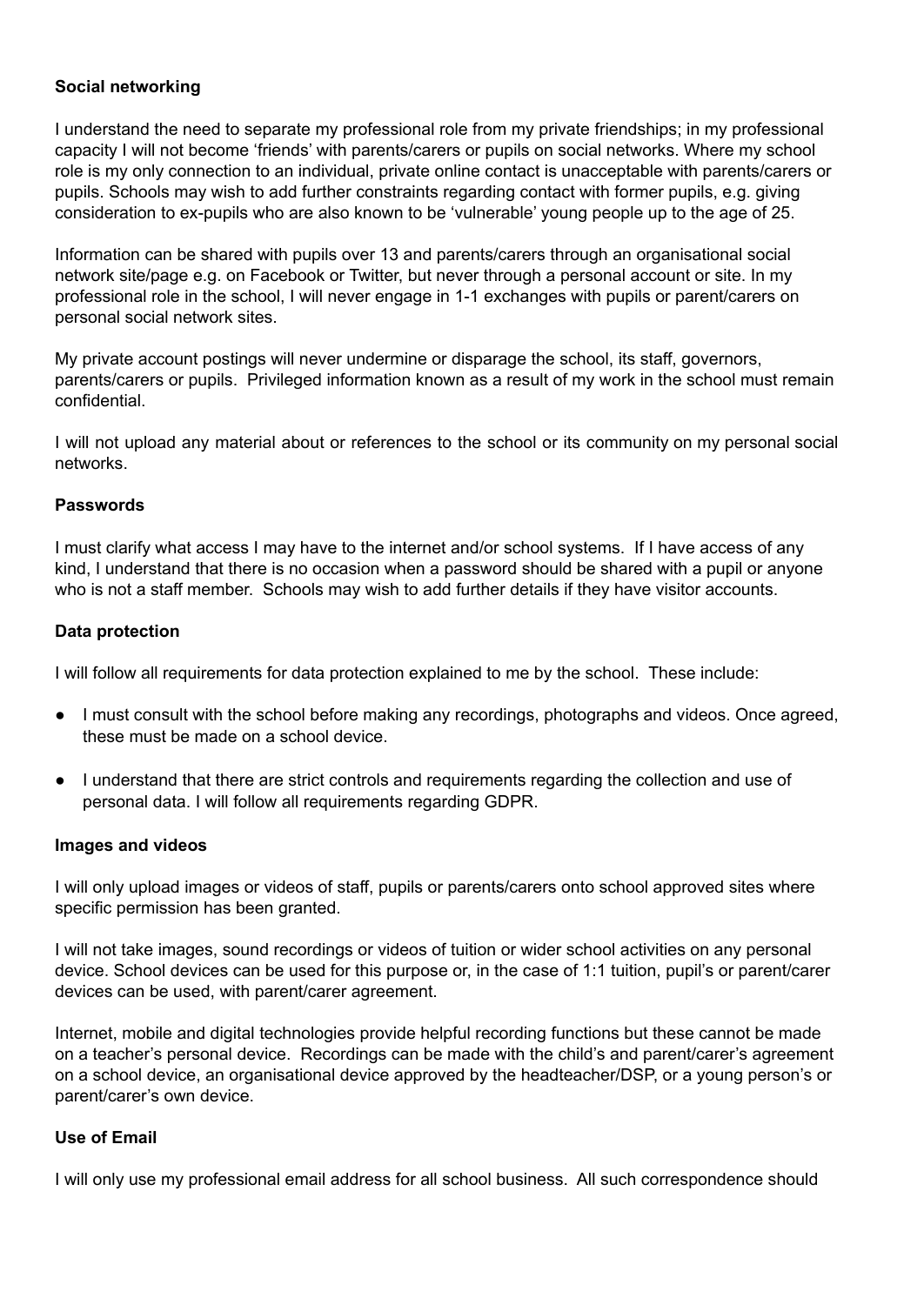be kept professional and is open to Subject Access Requests under the Freedom of Information Act. I will not use my professional email addresses for personal matters. **Use of personal devices**

I understand that when working in the school I should at no time put myself in a position where a safeguarding allegation can be made against me as a result of my use of personal devices. I understand that the use of personal devices in school is at the discretion of the headteacher.

I will only use approved personal devices in designated areas and never in front of pupils. This therefore precludes use of specialist apps on personal devices. A school device could be used to access specialist apps that support pupil learning. Pupils can also be encouraged, but not required, to access such apps on their own devices if allowed by the school and with parent/carer agreement.

#### **Additional hardware/software**

I will not install any hardware or software on school equipment without permission of the Computer Lead.

## **Promoting online safety**

I understand that online safety is part of my responsibility and I will promote positive online safety messages at all times, including when setting homework, rehearsal or skill practice or when providing pastoral support.

I understand that it is my duty to support a whole school safeguarding approach and will report any behaviour (of staff, governors, visitors, pupils or parents/carers) which I believe may be inappropriate or concerning in any way to the DSP or the computer Lead.

#### **Classroom management of internet access**

I will pre-check for appropriateness all internet sites used in the classroom or during a tutoring session; this will include the acceptability of other material visible, however briefly, on the site. I will not free-surf the internet in front of pupils.

If I am using the internet to teach about controversial issues I will secure, on every occasion, approval in advance for the material I plan to use with the Computer Lead.

#### **Video conferencing**

I will only use the conferencing tools that have been identified and risk assessed by the school leadership ,DPO and DSP. A school-owned device should be used when running video-conferences, where possible

#### **User Signature**

I agree to follow this Acceptable Use Agreement and to support online safety in my work in the school. I understand this forms part of my company/educational setting/organisation's contract with the school.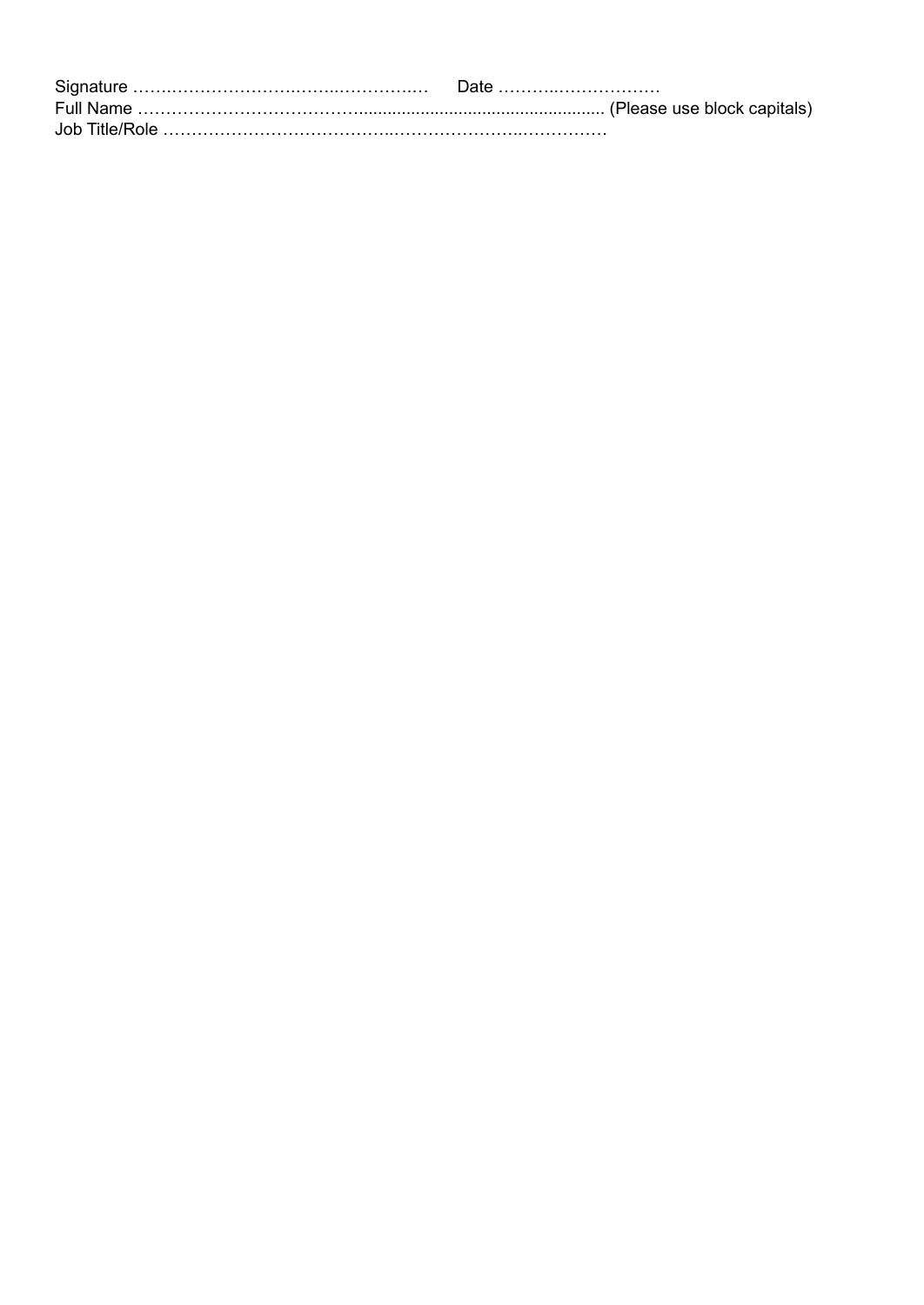# <span id="page-17-0"></span>**Appendix C - Requirements for visitors, volunteers and parent/carer helpers (Working directly with children or otherwise)**

## **School name : Sarratt CE Primary School**

## **Online safety lead: Mo Serby**

#### **DSP : Nicola O'Hare**

This document is designed to ensure that you are aware of your responsibilities when using any form of IT in the school and other aspects of safeguarding in connection with online safety.

Please raise **any** safeguarding concerns arising from your visit immediately with the headteacher and/or **DSP** 

- **●** I understand I may only use my personal mobile phone(s) and other devices with camera functions in designated areas. When not in a designated area, phones must be switched off and out of sight. Any exception must be pre-arranged.
- I will not take images, sound recording or videos of school events or activities, on or off site, on any device. Any possible exception must be pre-arranged.
- I will not give out my personal details such as mobile phone number, email address, and social media account details to pupils. Where appropriate I may share my professional contact details with parents/carers provided the DSP or headteacher is informed before I leave the school.
- I understand my visit to the school may give me access to privileged information about pupils, staff, school systems and plans. Such information should never be shared on line, including on social media sites.
- I understand I should not use school equipment to access the internet without prior approval from my contact in the school or the headteacher.
- If working in the classroom, I will pre-check for appropriateness all internet sites I intend to use including checking the acceptability of other material visible on the site. I will not free-surf the internet in front of pupils. If I am in any doubt about the appropriateness of the content I plan to use I will check with my contact in the school.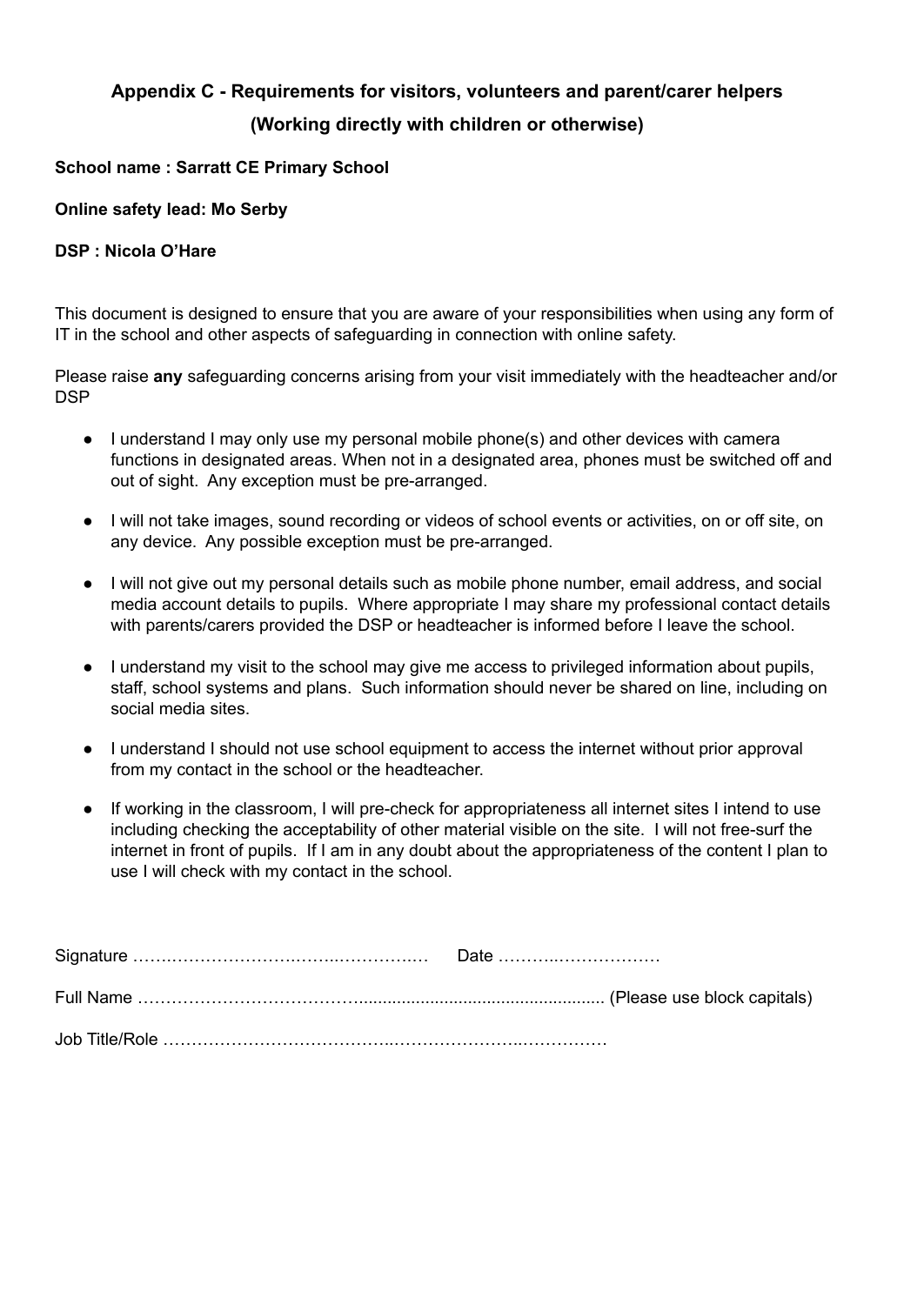# <span id="page-18-0"></span>**Appendix D - Online Safety Acceptable Use Agreement Primary Pupils My online safety rules**

- I will only use school IT equipment for activities agreed by school staff.
- I will not use my personal email address or other personal accounts in school
- I will not sign up for any online service on school devices unless this is an agreed part of a school project approved by my teacher and agreed by my parent/carer.
- I will only open email attachments if it has been approved by a member of school staff in school or a parent/carer out of school.
- In school I will only open or delete my files when told by a member of staff.
- I will not tell anyone other than my parents/carers my passwords. I will not use other people's usernames or passwords to pretend to be them online.
- I will make sure that all online contact I make is responsible, polite and sensible. I will be kind and respectful at all times.
- If I come across anything upsetting, unpleasant or nasty, or anything that makes me feel unsafe, I will tell my teacher or my parent/carer immediately.
- If someone says, asks or posts about me anything upsetting, unpleasant or nasty, or anything that makes me feel unsafe, I will not reply. I will tell my teacher or my parent/carer immediately.
- I will not give out my own or other people's personal information, including: name, phone number, home address, interests, schools or clubs. I will tell my teacher or parent/carer if anyone asks me online for personal information.
- Uploading or sending my image (photographs, videos, live streaming) online puts me at risk. I will always seek permission from my teacher or parent/carer if I wish to do this. I will not take, share or upload any image of anyone else without their permission and also, if they are a child, without their parent's/carer's permission.
- Even if I have permission, I will not upload any images, videos, sounds or words that **could** upset, now or in the future, any member of the school community, as this is cyberbullying.
- I understand that some people on the internet are not who they say they are and some people are not safe to be in contact with. I will not arrange to meet someone I only know on the internet. If someone asks to meet me, I will not reply to them and I will tell a teacher or a parent/carer immediately.
- I understand that everything I do or receive online can be traced now and in the future. I know it is important to build a good online reputation.
- I understand that some personal devices are allowed in school and some are not, and I will follow the rules. I will not assume that new devices can be brought into school without getting permission.
- I understand my behaviour in the virtual classroom should mirror that in the physical classroom
- I will not lie about my age in order to access games, apps or social networks that are for older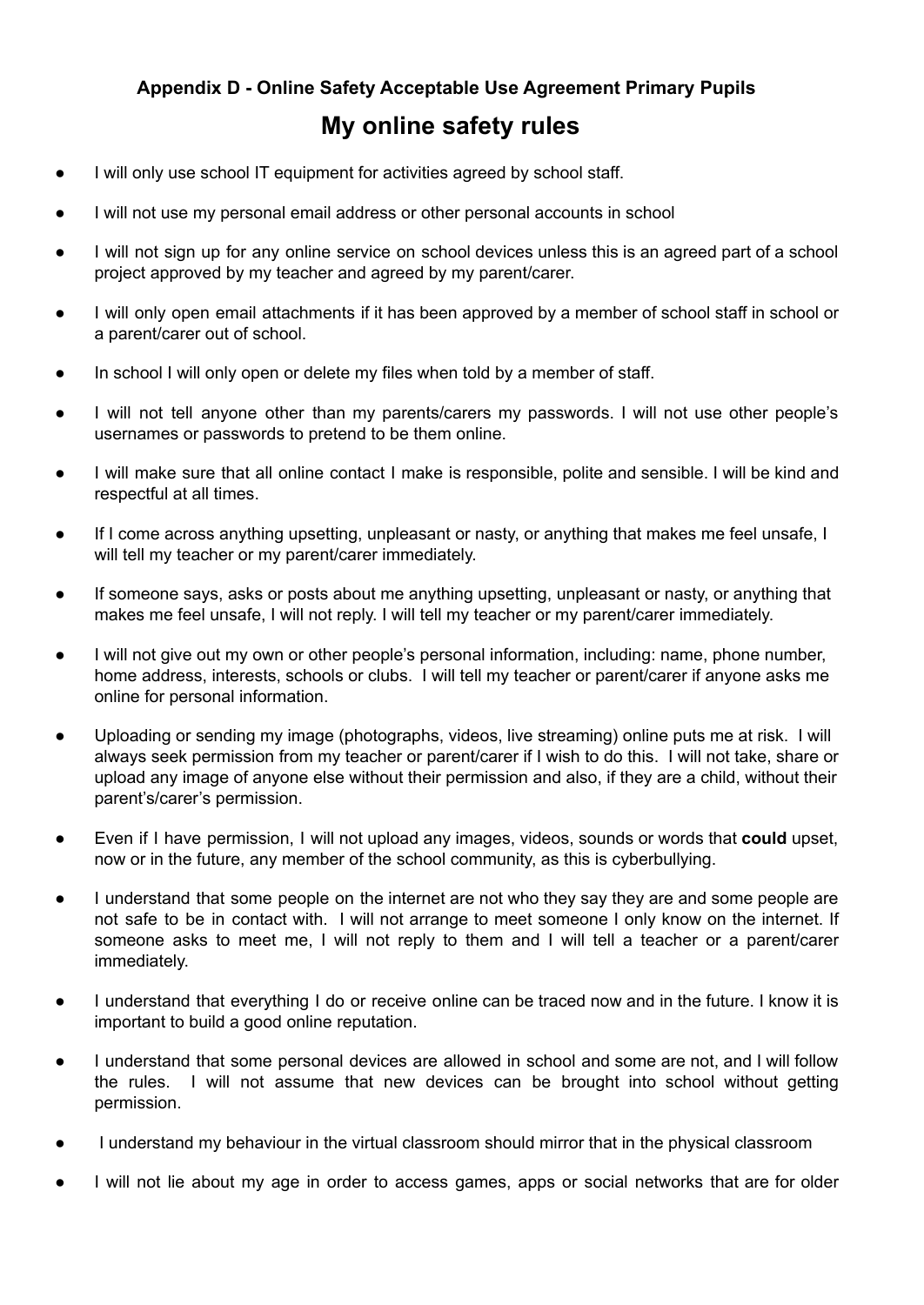people as this will put me at risk.

● I understand that these rules are designed to keep me safe now and in the future. If I break the rules my teachers will look into it and may need to take action.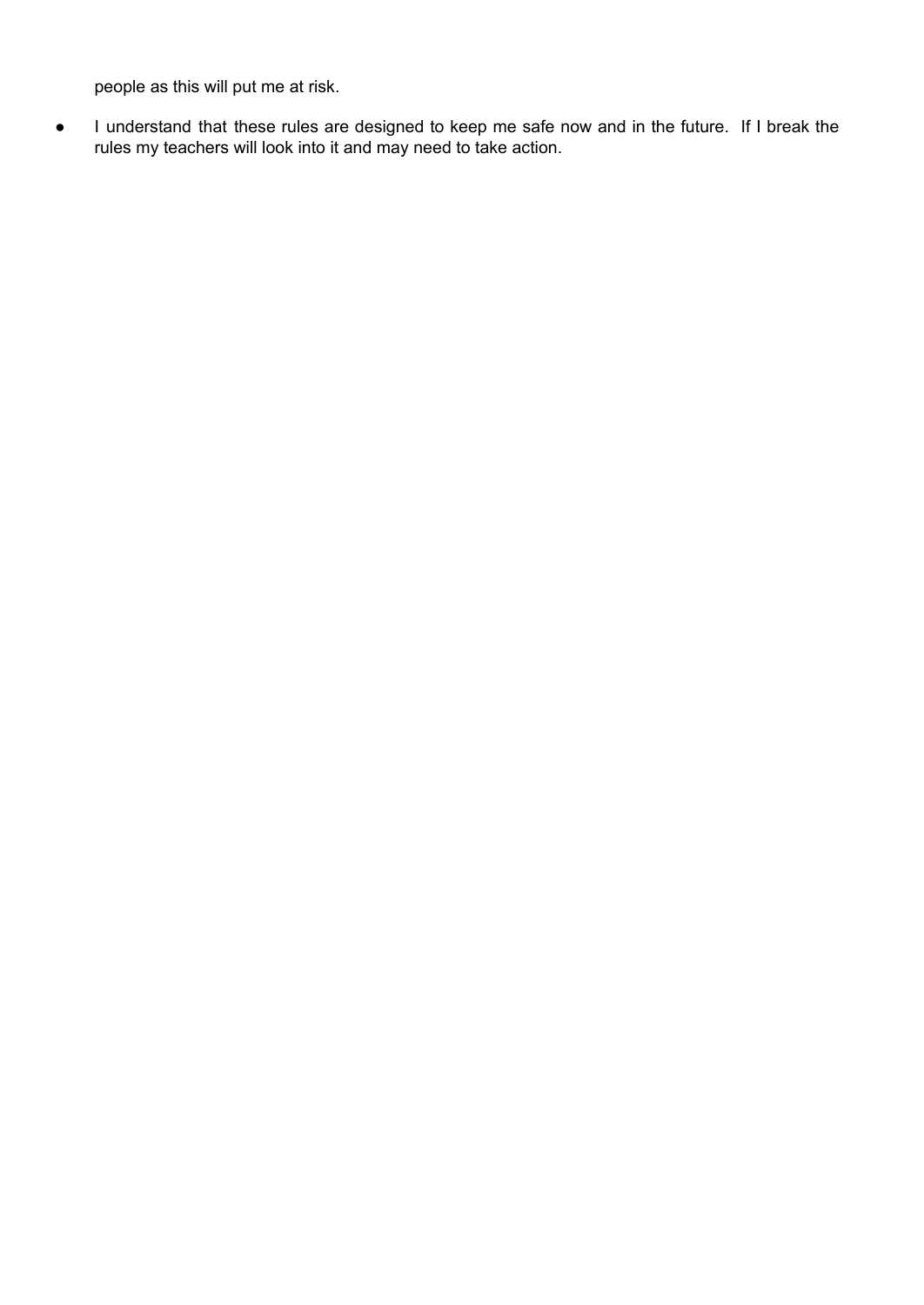Dear Parent/Carer,

The internet, email, mobile technologies and online resources have become an important part of learning and life. We want all children to be safe and responsible when using any IT. It is essential that children are aware of online risk, know how to stay safe and know where to go to report problems or to get help.

Please read through these online safety rules with your child/ren and talk with them to ensure they understand their importance and what it means for them (and for you). When you have done this, you both need to sign this agreement to say that you agree to follow the rules. Any concerns or explanation can be discussed with Mo Serby, our Computing Lead

Please return the signed sections of this form which will be kept on record at the school.

#### **Pupil agreement**

Pupil name……………………………………………….…

This agreement is to keep me safe. I have discussed this agreement with my parents/carers and understand the commitment I have made and my responsibilities.

Pupil signature……………………………………………………………………..

## **Parent(s)/Carer(s) agreement**

Parent(s)/Carer(s) name(s)………………………………………………………

I/we have discussed this agreement, which highlights the associated risks when accessing the internet, mobile and digital technologies, with our child/ren. I/we agree to support them in following the terms of this agreement.

I/we also agree not to share school related information or images online or post material that may bring the school or any individual within it into disrepute.

(Rather than posting negative material online, any parent, distressed or concerned about an aspect of school should make immediate contact with a member of staff. Negative postings about the school would impact on the reputation of the whole school community. Parents are encouraged to report breaches so that we can protect the reputation of the school, staff, pupils and parents).

I/we also agree only to use personal mobile phones and devices in designated areas of the school unless otherwise informed, e.g. for specific events and activities. I/we understand that under no circumstance should images be taken at any time on school premises of anyone other than our own child/ren, unless there is a pre-specified agreement. I/we understand that when on school premises, but not in a designated area where phones can be used, they must be switched off and out of sight.

#### **Parent(s)/Carer(s) agreement**

Parent(s)/Carer(s) name(s)……………………………………………………….

Parent/carer signature……………………………………………..

Date …………………………………………………………...….…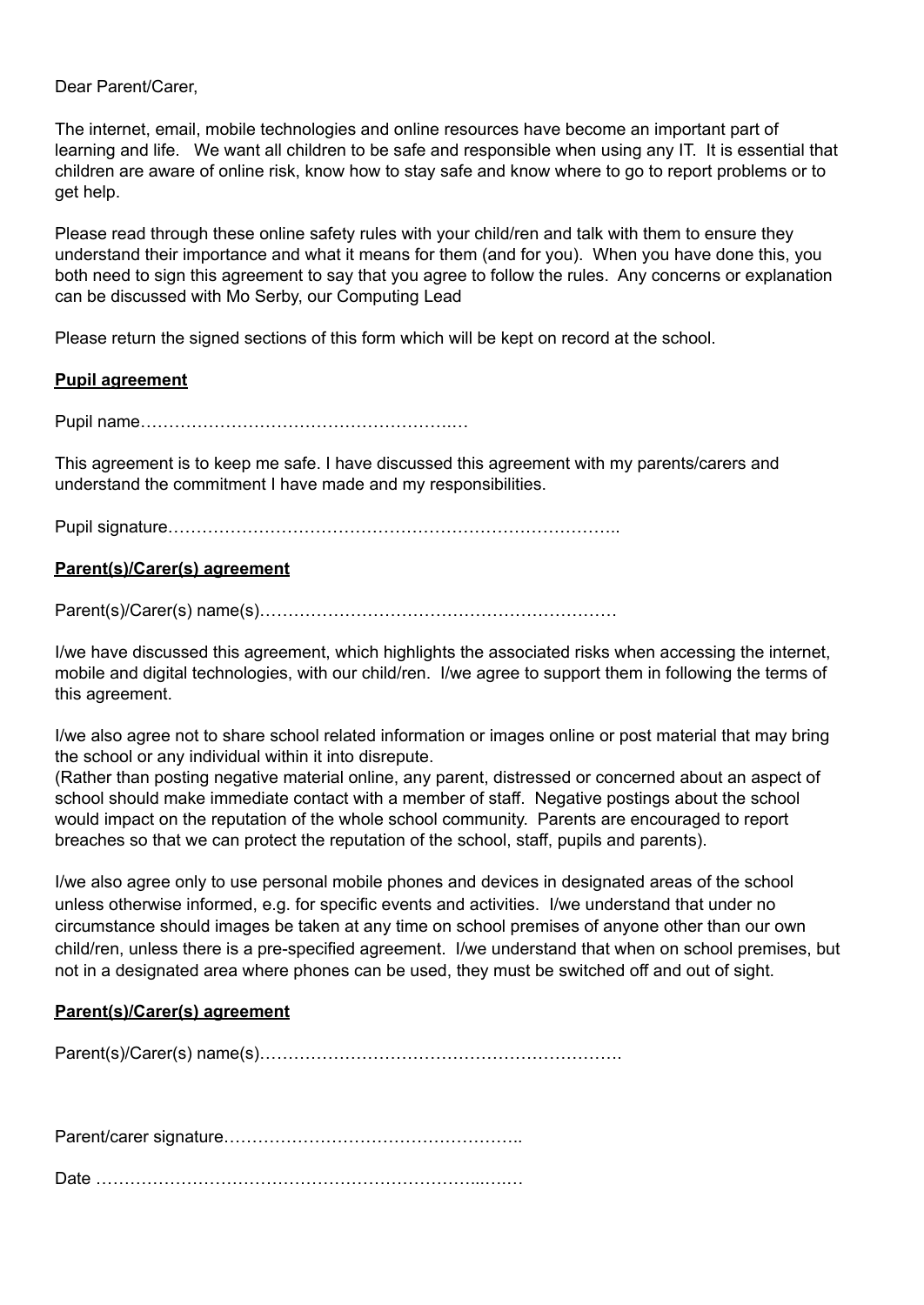# <span id="page-21-0"></span>**Appendix E - Online safety policy guide - Summary of key parent/carer responsibilities**

The school provides online safety information for parents/carers, through the website, in newsletters and at events. It is important that parents/carers understand their key role in supporting children to behave appropriately and keep themselves safe online.

The online safety policy, supported by its acceptable use agreements, is intended to protect the interests and safety of the whole school community.

- Parents/carers are required to support their child in understanding and signing the Online Safety Acceptable Use Agreement for pupils.
- Parents/carers may only use personal mobile phones and devices in designated areas of the school unless otherwise informed, e.g. for specific events and activities. Under no circumstance should images be taken at any time on school premises that include anyone other than their own child, unless there is a pre-specified agreement with individuals and parents/carers. When a parent/carer is on school premises but not in a designated area, their phone/s must be switched off and out of sight.
- Parents/carers should not assume that pupils can bring technological devices to school and should always check the school policy.
- All cyberbullying incidents affecting children in the school should be reported immediately. (If the incident involves an indecent image of a child the report must also be made immediately to the police for your own protection.) The school will investigate and respond to all reported cyberbullying incidents, liaising with others where appropriate. No reply should ever be sent to the sender/poster of cyberbullying content. If applicable block the sender and report abuse to the site. Evidence should be retained and shown in school and/or to the police. Evidence should not be forwarded.
- The school may choose to set up social media sites, blogs or have some other online presence in its own name. Parents/carers, however, do not have the right to set up any site, page, chat group or any other online presence that uses the school name or logo in any form.
- Any parent/carer, distressed or concerned about an aspect of school should make immediate contact with a member of staff rather than posting their concerns online. Parents/carers should not share school related information or images online or post material that may bring the school or any individual within it into disrepute. Negative postings about the school would impact on the reputation of the whole school community. Parents/carers are encouraged to report breaches so that we can protect the reputation of the school, staff, pupils and parents/carers.

Please see the full online safety policy in the policies section on the school website.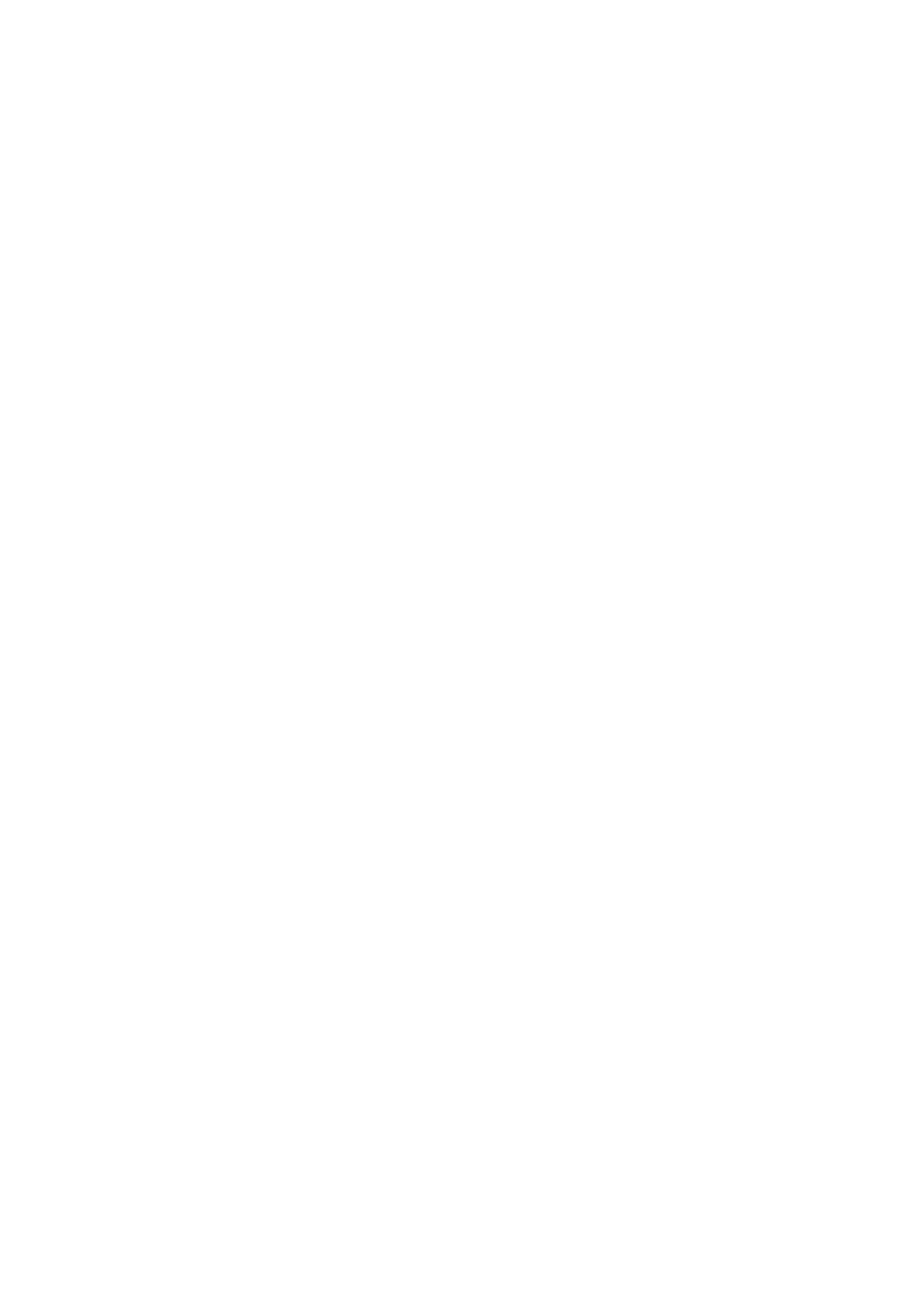# <span id="page-23-0"></span>**Appendix F** - **Guidance on the process for responding to cyberbullying incidents**

All cyberbullying incidents should be reported and responded to. Where the perpetrator is a member of the school community the majority of cases can be dealt with through mediation and/or disciplinary processes.

The following procedures are recommended:

- Never reply to the sender/poster of cyberbullying content. If applicable, block the sender.
- Incidents should be reported immediately. Pupils should report to a member of staff (e.g. class teacher, headteacher) and staff members should seek support from their line manager or a senior member of staff.
- The person reporting the cyberbullying should save the evidence and record the time and date. This evidence must not be forwarded but must be available to show at a meeting. Under no circumstances should indecent images of children and young people be printed or forwarded as this is a further criminal act. Staff should not ask to see the evidence of reported indecent images of children or young people but must refer this immediately to the police. Any member of staff being shown such evidence should immediately inform their line manager or the headteacher so that the circumstances can be recorded.
- A senior member of staff will meet with the person who has reported the incident and the target, if different, to listen, reassure and support. All relevant facts will be reviewed and documented.
- A senior member of staff will conduct an investigation.
- Anyone found to have cyberbullied will have attention drawn to the seriousness of their behaviour and if necessary the police will be involved. If the comments are threatening, abusive, sexist, of a sexual nature, constitute a hate crime or are libellous they may well break the law. Online harassment and stalking is also a crime.
- Once evidence has been secured then the person who has cyberbullied will be requested to remove the offending comments/material. Any refusal will lead to an escalation of sanctions.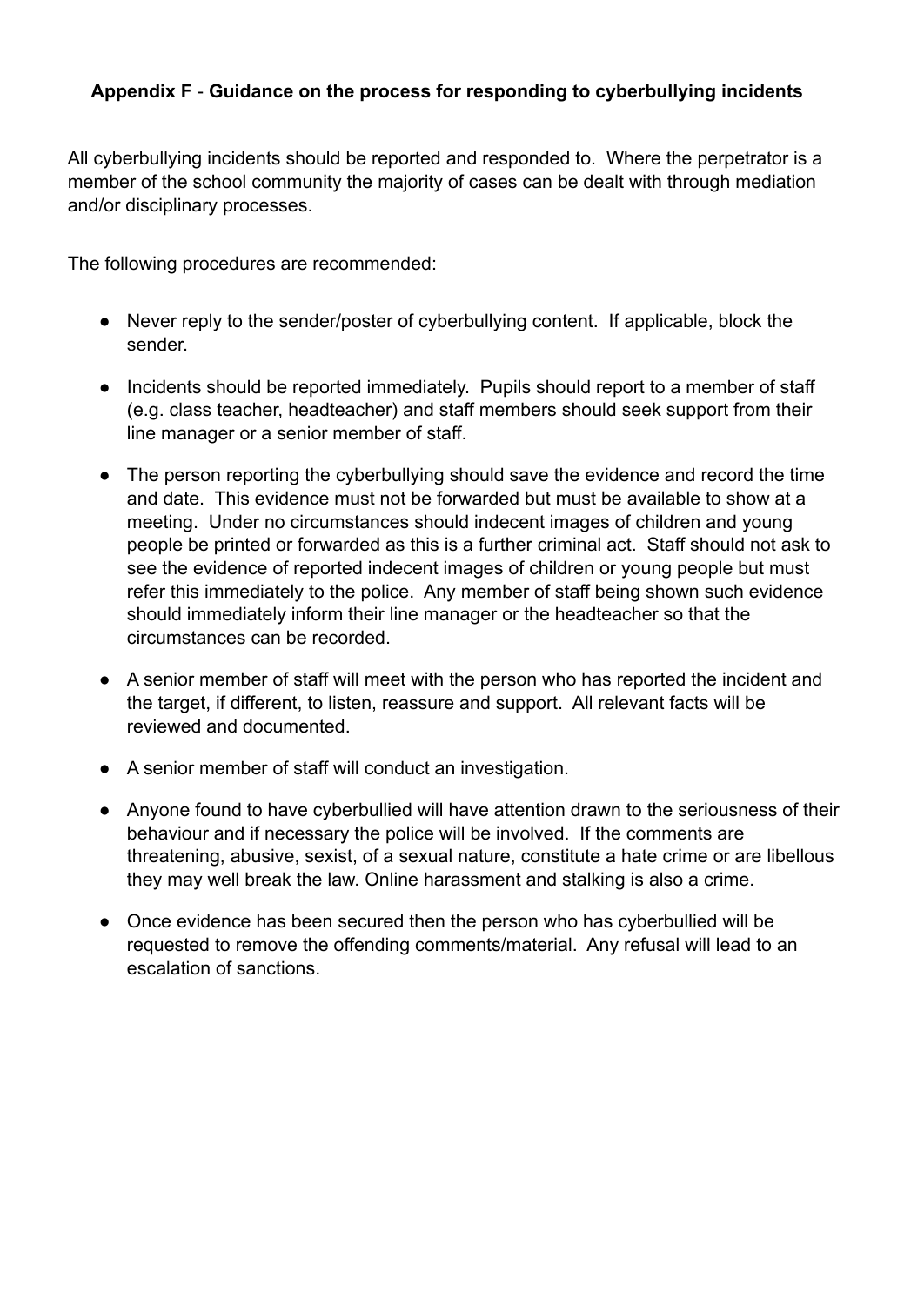# <span id="page-24-0"></span>**Appendix H** - **Guidance for staff on preventing and responding to negative comments on social media**

The school should make it clear which, if any, social media platforms are used to communicate with parents/carers. If used correctly, parents can use a school's social media site as a source of reliable information. The online safety policy, see especially Appendix F (Online safety policy guide - Summary of key parent/carer responsibilities), clarifies that no other social media platforms should be set up using the school's name or logo.

The school should regularly reinforce with all parties that discussion of school issues on social media platforms, either positive or negative, should not take place as this could bring the school into disrepute and affect families and children. Parents should be encouraged to be good online role models and not post statements written in anger or frustration. Identified routes to raise concerns directly with the school should be used.

If negative comments are posted:

● Collect the facts

As soon as you become aware of adverse comments relating to the school you need to establish what is being said. It is essential that if you have access to the postings they are secured and retained together with any other evidence. Do not become engaged in responding directly.

If the allegations against a member of staff or a pupil are of a serious nature, these will need to be formally investigated. This may involve the police and the headteacher will need to follow the school's safeguarding procedures.

If there is a risk of serious damage to the school reputation or the reputation of individual members of staff, professional legal advice should be sought.

Adverse comments of any kind are highly demotivating and cause stress and anxiety. It is important that the senior staff reassure and support all staff and/or other affected members of the school community.

● Addressing negative comments and complaints

Contact the complainants and invite them to a meeting. In the meeting, make sure you have any evidence available.

The meeting must:

- Draw attention to the seriousness and impact of the actions/postings;
- Ask for the offending remarks to be removed;
- Explore the complainant's grievance;
- Agree next steps;
- Clarify the correct complaints procedures.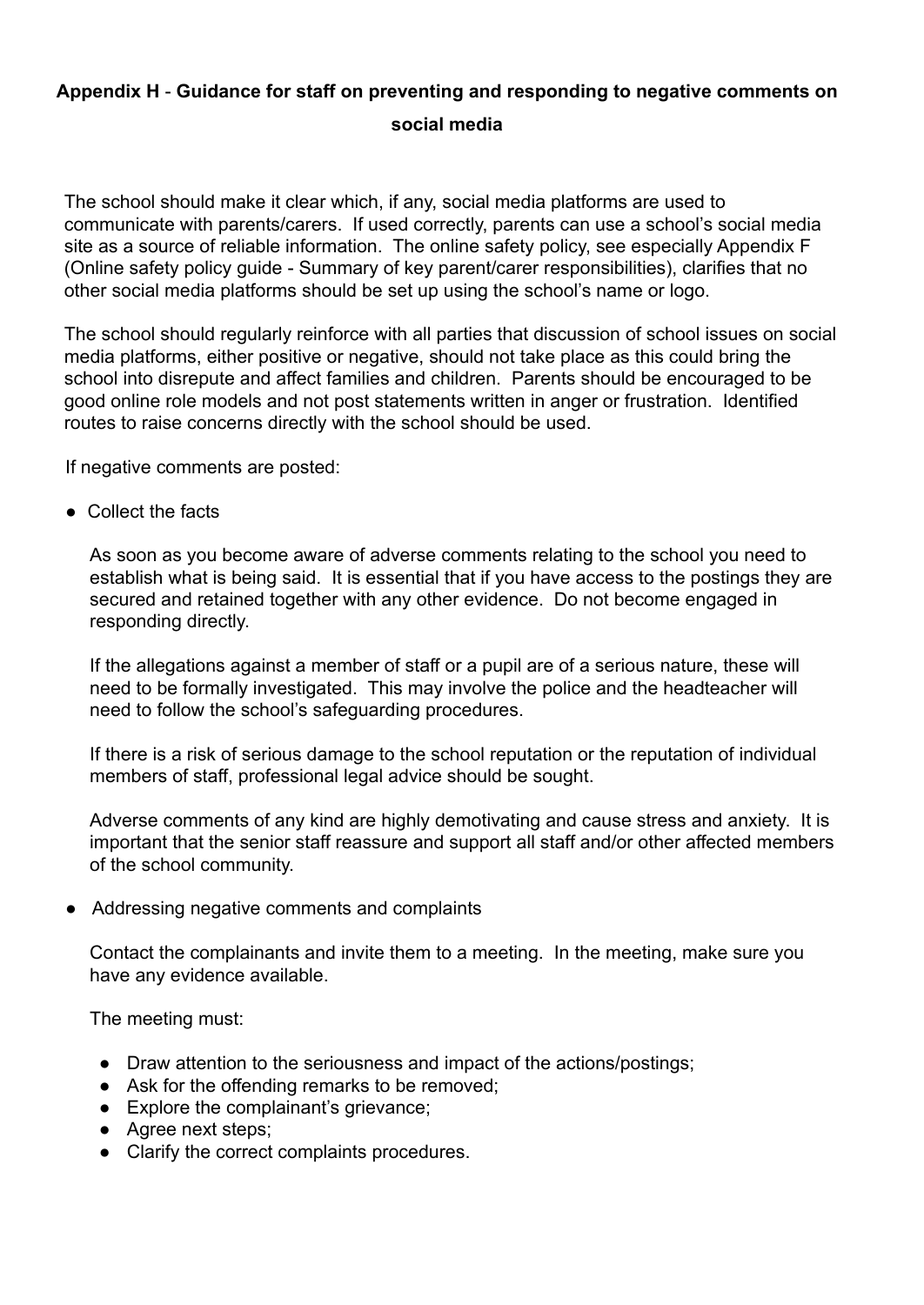If the meeting does not resolve the issue, the parents must be informed that the school will need to take the matter further. This may include:

- Reporting the matter to the social network site if it breaches their rules or breaks the law;
- Reporting the matter to the police if it breaks the law, e.g. if the comments are threatening, abusive, malicious, sexist, of a sexual nature, constitute a hate crime or are libellous they may well break the law. Online harassment and stalking is also a crime.

If inappropriate postings continue or the original material is not removed, a second meeting is advisable to reiterate the seriousness of the matter.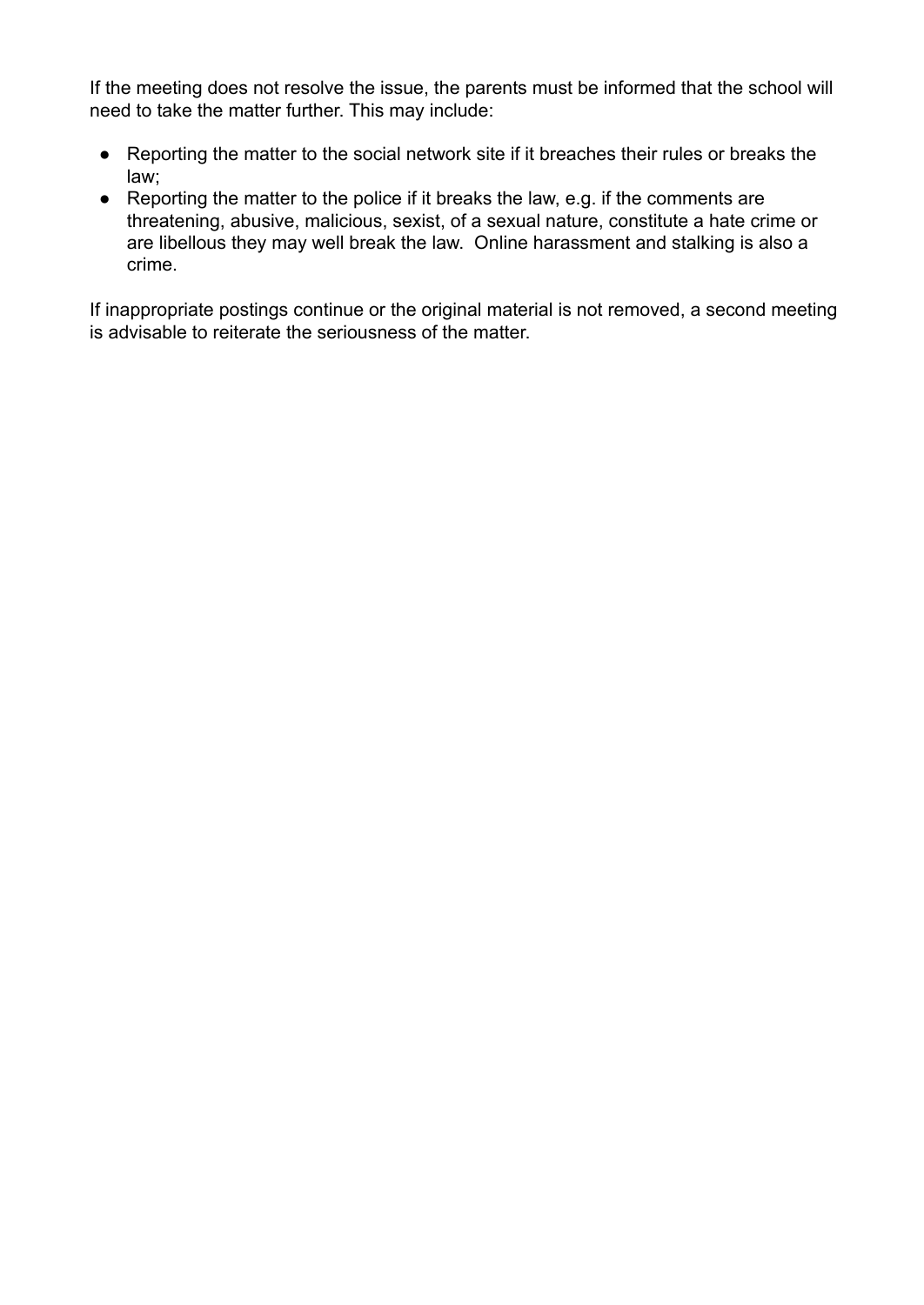# **Appendix I - Online safety incident reporting form**

<span id="page-26-0"></span>Any member of the school community can raise a concern about an online safety incident. If you have witnessed or experienced an incident please complete the form below to help us to address the issue. It is important that you provide as much detail as possible. Once completed please hand this report to Mo Serby.

| Name of person reporting incident: |                |                 |  |
|------------------------------------|----------------|-----------------|--|
| Signature:                         |                |                 |  |
| Date you are completing this form: |                |                 |  |
| Where did the incident take place: | Inside school? | Outside school? |  |
| Date of incident(s):               |                |                 |  |
| Time of incident(s):               |                |                 |  |

| Who was involved in the<br>incident(s)? | Full names and/or contact details |
|-----------------------------------------|-----------------------------------|
| Children/young people                   |                                   |
| Staff member(s)                         |                                   |
| Parent(s)/carer(s)                      |                                   |
| Other, please specify                   |                                   |

| Type of incident(s) (indicate as many as apply)                            |                                                                                |  |
|----------------------------------------------------------------------------|--------------------------------------------------------------------------------|--|
| Accessing age inappropriate websites, apps<br>and social media             | Accessing someone else's account without<br>permission                         |  |
| Forwarding/spreading chain messages or<br>threatening material             | Posting images without permission of all<br>involved                           |  |
| Online bullying or harassment (cyber bullying)                             | Posting material that will bring an individual<br>or the school into disrepute |  |
| Racist, sexist, homophobic, religious or other<br>hate material            | Online gambling                                                                |  |
| Sexting/Child abuse images                                                 | Deliberately bypassing security                                                |  |
| Grooming                                                                   | Hacking or spreading viruses                                                   |  |
| Accessing, sharing or creating pornographic<br>images and media            | Accessing and/or sharing terrorist material                                    |  |
| Accessing, sharing or creating violent images<br>and media                 | Drug/bomb making material                                                      |  |
| Creating an account in someone else's name<br>to bring them into disrepute | Breaching copyright regulations                                                |  |
| Other breach of acceptable use agreement, please specify                   |                                                                                |  |
|                                                                            |                                                                                |  |
|                                                                            |                                                                                |  |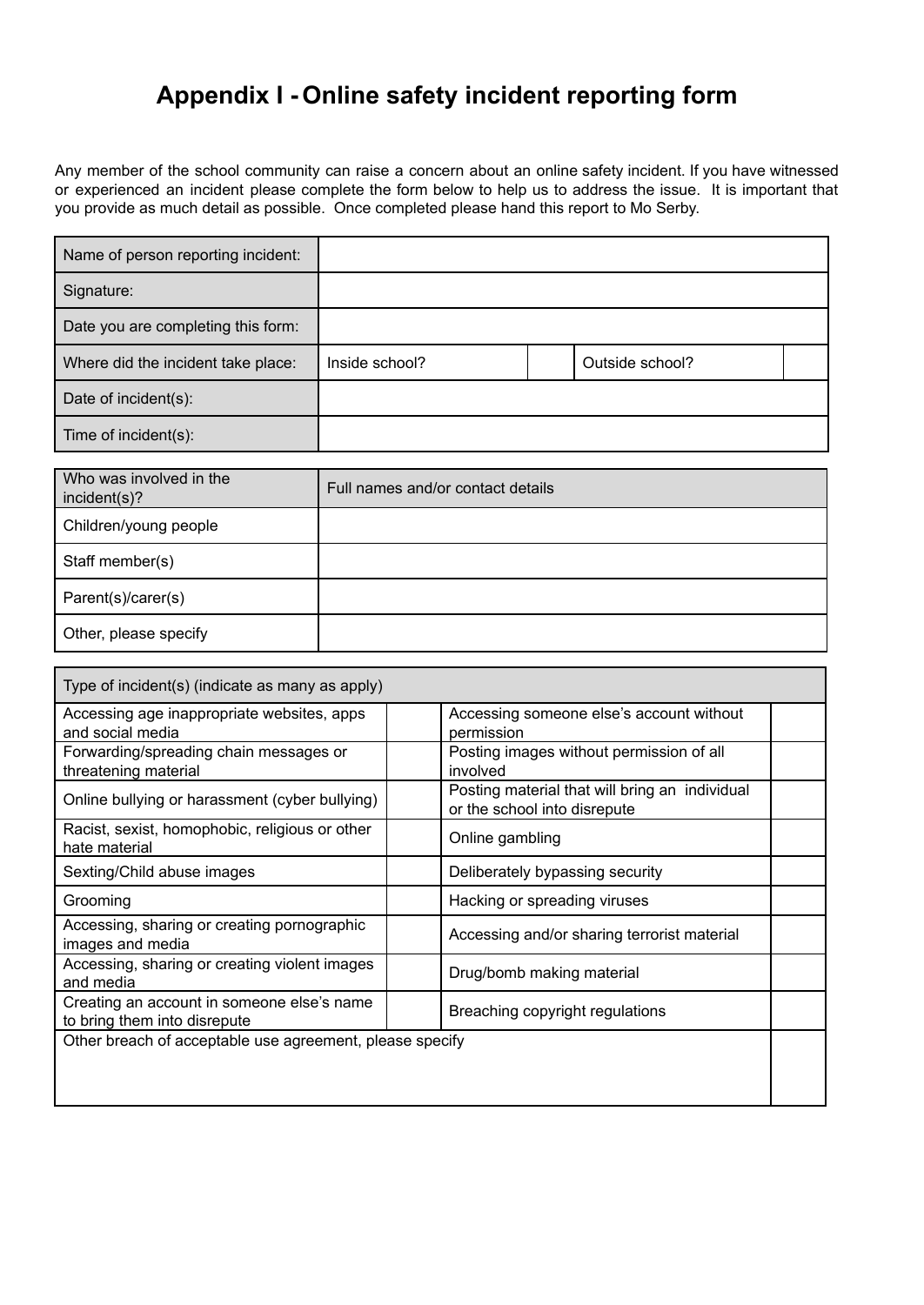|                                  | What, when, where, how?                                       |
|----------------------------------|---------------------------------------------------------------|
|                                  |                                                               |
|                                  |                                                               |
|                                  |                                                               |
|                                  |                                                               |
| Full description of the incident |                                                               |
|                                  |                                                               |
|                                  |                                                               |
|                                  |                                                               |
|                                  | Specify: Twitter, Facebook, Whatsapp, Snapchat, Instagram etc |
|                                  |                                                               |
|                                  |                                                               |
| Name all social media involved   |                                                               |
|                                  |                                                               |
|                                  |                                                               |
|                                  | Specify any evidence available but do not attach.             |
|                                  |                                                               |
| Evidence of the incident         |                                                               |
|                                  |                                                               |
|                                  |                                                               |
|                                  |                                                               |

**Thank you for completing and submitting this form.**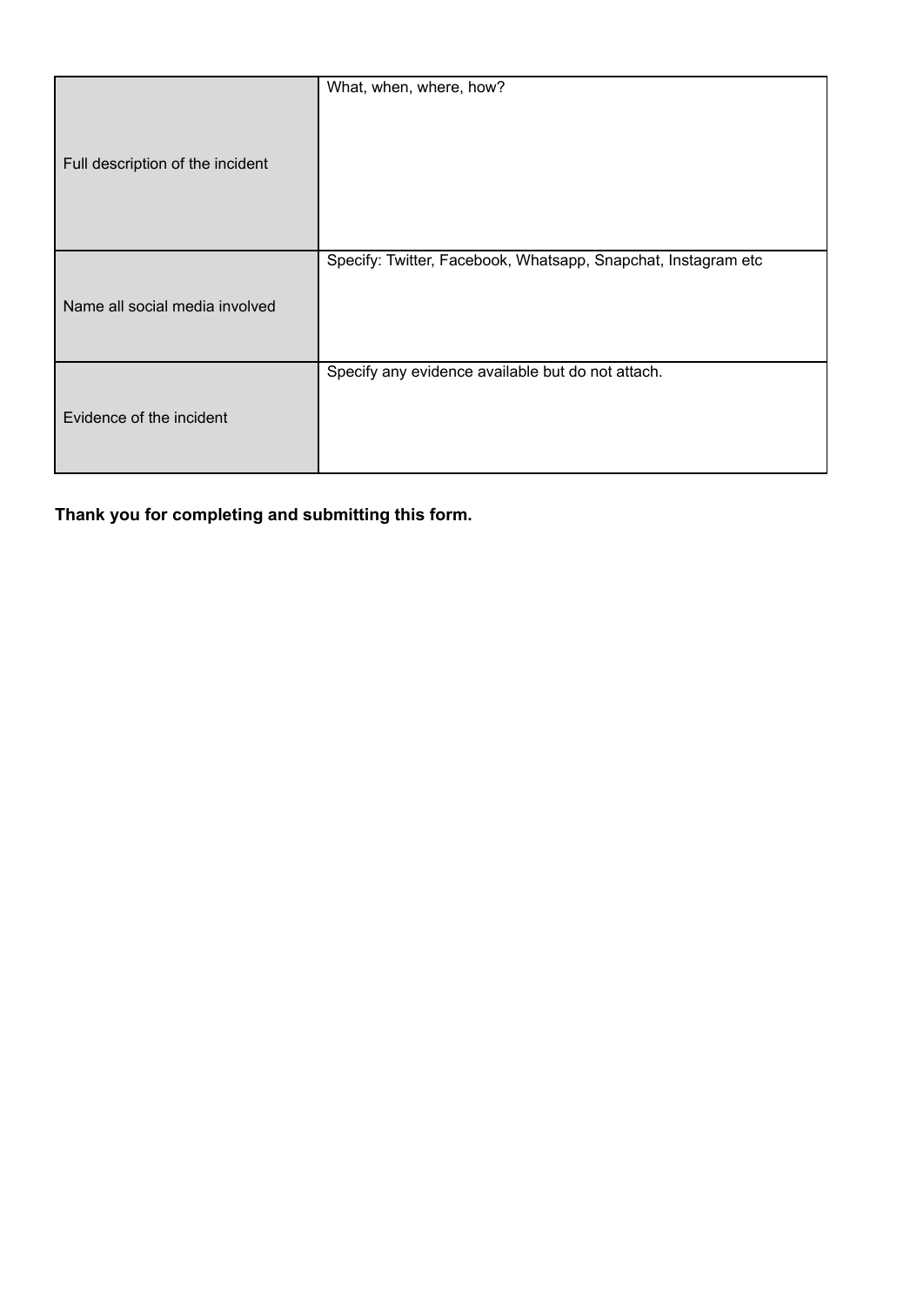# **Appendix J - Online safety incident record**

<span id="page-28-0"></span>

| Name of person reporting incident: |                |                 |  |
|------------------------------------|----------------|-----------------|--|
| Date of report:                    |                |                 |  |
| Where did the incident take place: | Inside school? | Outside school? |  |
| Date of incident(s):               |                |                 |  |
| Time of incident(s):               |                |                 |  |

| Who was involved in the<br>incident(s)? | Full names and/or contact details |
|-----------------------------------------|-----------------------------------|
| Children/young person                   |                                   |
| Staff member(s)                         |                                   |
| Parent(s)/carer(s)                      |                                   |
| Other, please specify                   |                                   |

| Type of incident(s) (indicate as many as apply)                            |                                                                                |  |  |
|----------------------------------------------------------------------------|--------------------------------------------------------------------------------|--|--|
| Accessing age inappropriate websites,<br>apps and social media             | Accessing someone else's account without<br>permission                         |  |  |
| Forwarding/spreading chain messages or<br>threatening material             | Posting images without permission of all involved                              |  |  |
| Online bullying or harassment<br>(cyberbullying)                           | Posting material that will bring an individual or the<br>school into disrepute |  |  |
| Racist, sexist, homophobic, religious or<br>other hate material            | Online gambling                                                                |  |  |
| Sexting/Child abuse images                                                 | Deliberately bypassing security                                                |  |  |
| Grooming                                                                   | Hacking or spreading viruses                                                   |  |  |
| Accessing, sharing or creating<br>pornographic images and media            | Accessing and/or sharing terrorist material                                    |  |  |
| Accessing, sharing or creating violent<br>images and media                 | Drug/bomb making material                                                      |  |  |
| Creating an account in someone else's<br>name to bring them into disrepute | Breaching copyright regulations                                                |  |  |
| Other breach of Acceptable Use Agreement                                   |                                                                                |  |  |
|                                                                            |                                                                                |  |  |
| Other, please specify                                                      |                                                                                |  |  |
|                                                                            |                                                                                |  |  |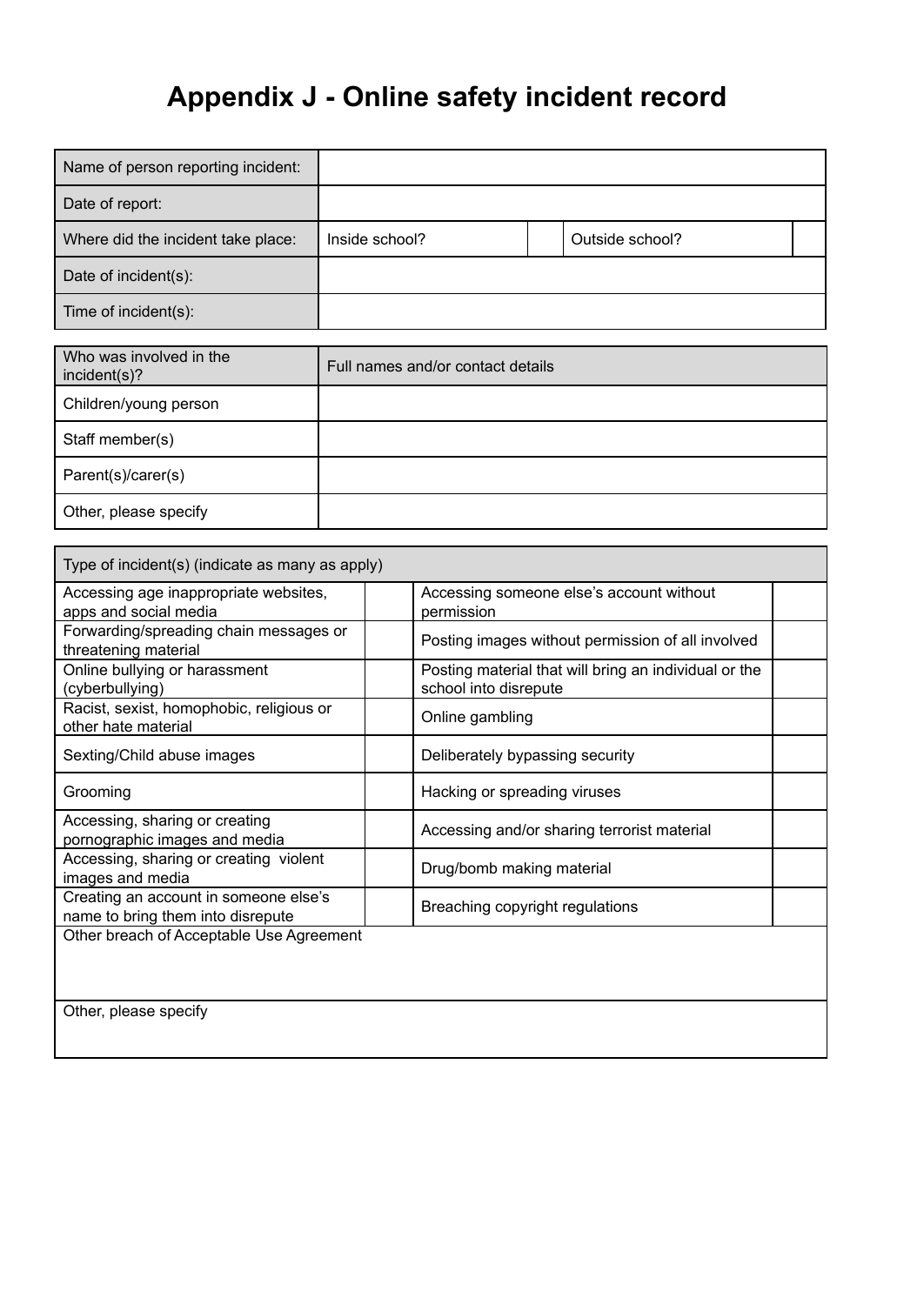|                                  | What, when, where, how?                                       |
|----------------------------------|---------------------------------------------------------------|
|                                  |                                                               |
|                                  |                                                               |
|                                  |                                                               |
| Full description of the incident |                                                               |
|                                  |                                                               |
|                                  |                                                               |
|                                  |                                                               |
|                                  |                                                               |
|                                  | Specify: Twitter, Facebook, Whatsapp, Snapchat, Instagram etc |
|                                  |                                                               |
| Name all social media involved   |                                                               |
|                                  |                                                               |
|                                  |                                                               |
|                                  | Specify any evidence provided but do not attach               |
|                                  |                                                               |
|                                  |                                                               |
| Evidence of the incident         |                                                               |
|                                  |                                                               |
|                                  |                                                               |

| Immediate action taken following the reported incident:                                         |  |  |  |  |
|-------------------------------------------------------------------------------------------------|--|--|--|--|
| Incident reported to online safety Lead /DSP/<br>/Headteacher                                   |  |  |  |  |
| Safeguarding advice sought, please specify                                                      |  |  |  |  |
| Referral made to HCC Safeguarding                                                               |  |  |  |  |
| Incident reported to police and/or CEOP                                                         |  |  |  |  |
| Online safety policy to be reviewed/amended                                                     |  |  |  |  |
| Parent(s)/carer(s) informed please specify                                                      |  |  |  |  |
| Incident reported to social networking site                                                     |  |  |  |  |
| Other actions e.g. warnings, sanctions, debrief and<br>support                                  |  |  |  |  |
| Response in the wider community e.g. letters, newsletter<br>item, assembly, curriculum delivery |  |  |  |  |

| Brief summary of incident,<br>investigation and outcome<br>(for monitoring purposes) |  |
|--------------------------------------------------------------------------------------|--|
|                                                                                      |  |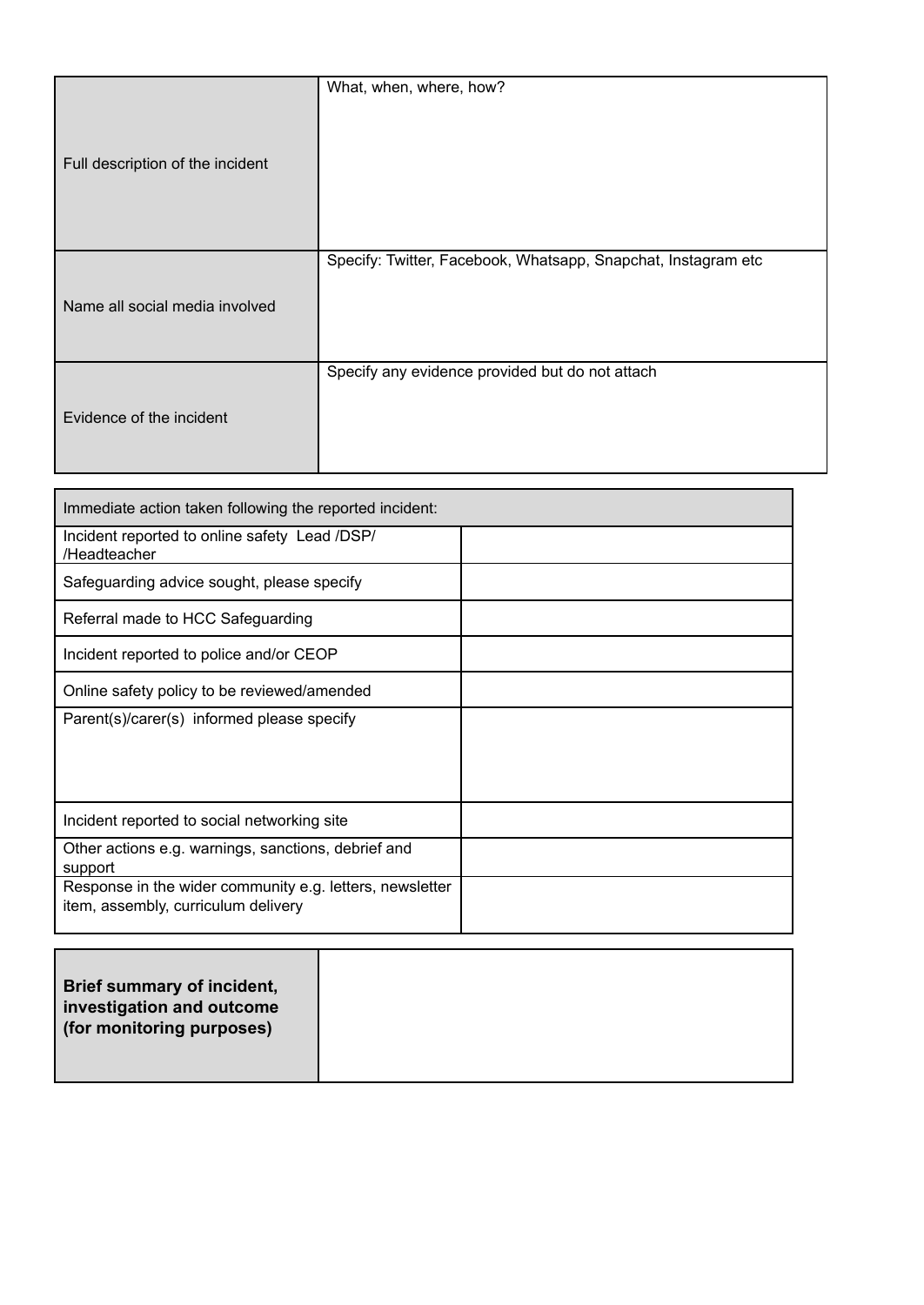# **Appendix K - Online safety incident log**

<span id="page-30-0"></span>Summary details of ALL online safety incidents will be recorded on this form by the online safety lead or other designated member of staff. This incident log will be monitored at least termly and information reported to SLT and governors.

| Date<br>&<br>time | Name of pupil or<br>staff member<br>Indicate target (T) or<br>offender (O) | Nature of incident(s) | Details of incident<br>(including evidence) | Outcome<br>including action<br>taken |
|-------------------|----------------------------------------------------------------------------|-----------------------|---------------------------------------------|--------------------------------------|
|                   |                                                                            |                       |                                             |                                      |
|                   |                                                                            |                       |                                             |                                      |
|                   |                                                                            |                       |                                             |                                      |
|                   |                                                                            |                       |                                             |                                      |
|                   |                                                                            |                       |                                             |                                      |
|                   |                                                                            |                       |                                             |                                      |
|                   |                                                                            |                       |                                             |                                      |